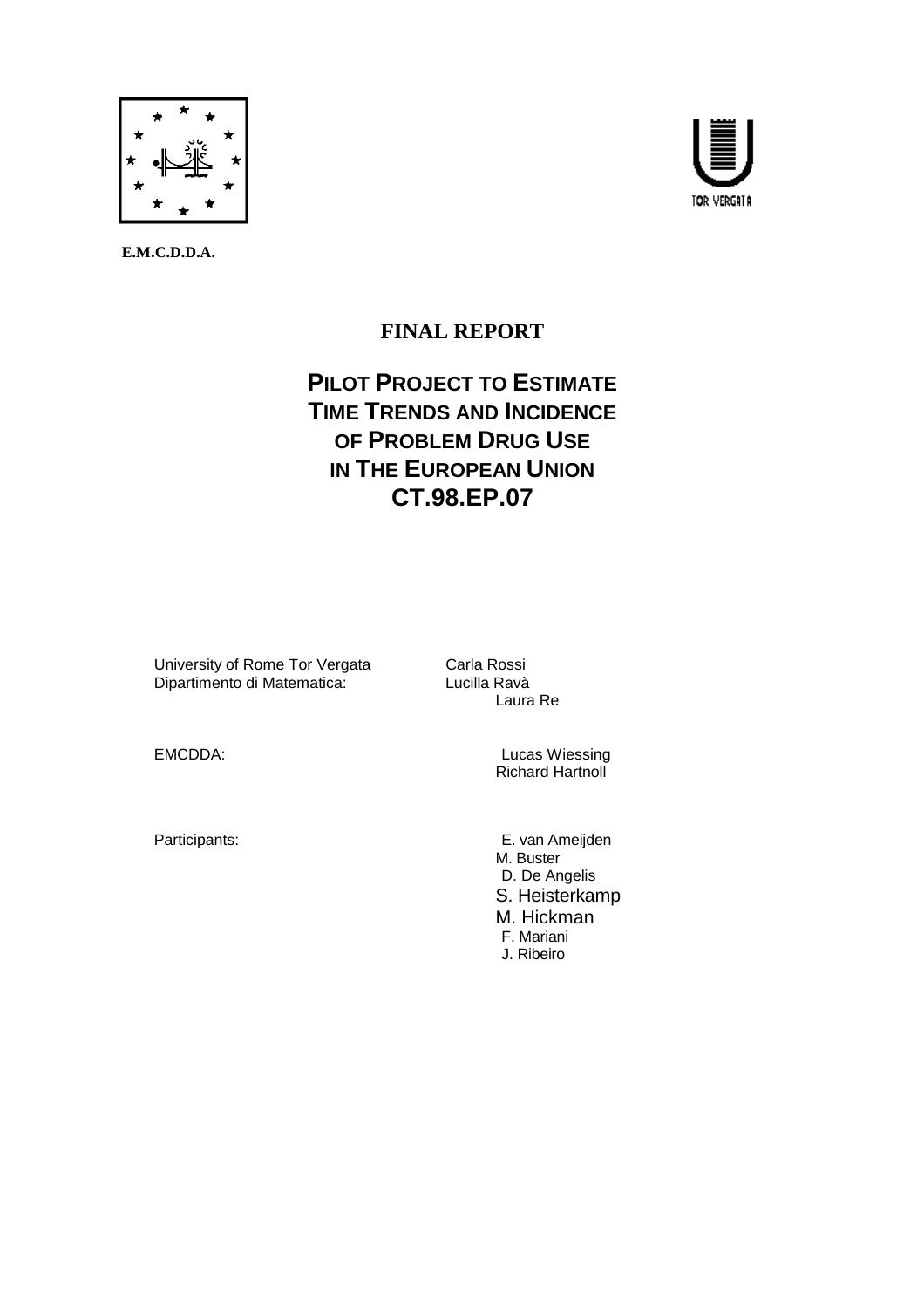#### **Please use the following citation**:

European Monitoring Centre for Drugs and Drug Addiction. Pilot Project to Estimate Time Trends and Incidence of Problem Drug Use in The European Union, CT.98.EP.07, Lisbon: March 1999.

#### **Contact Details**

University of Rome Tor Vergata Dipartimento di Matematica Via Ricerca Scientifica 00133 Rome, Italy Tel: +39 06 72594676 Fax: +39 06 72594699

European Monitoring Centre for Drugs and Drug Addiction Rua Cruz de Santa Apolónia 23/25 1100, Lisboa Portugal. Tel: +351 1 8113016 Fax: +351 1 8137943

Further copies of this report can be obtained from the EMCDDA at the above address.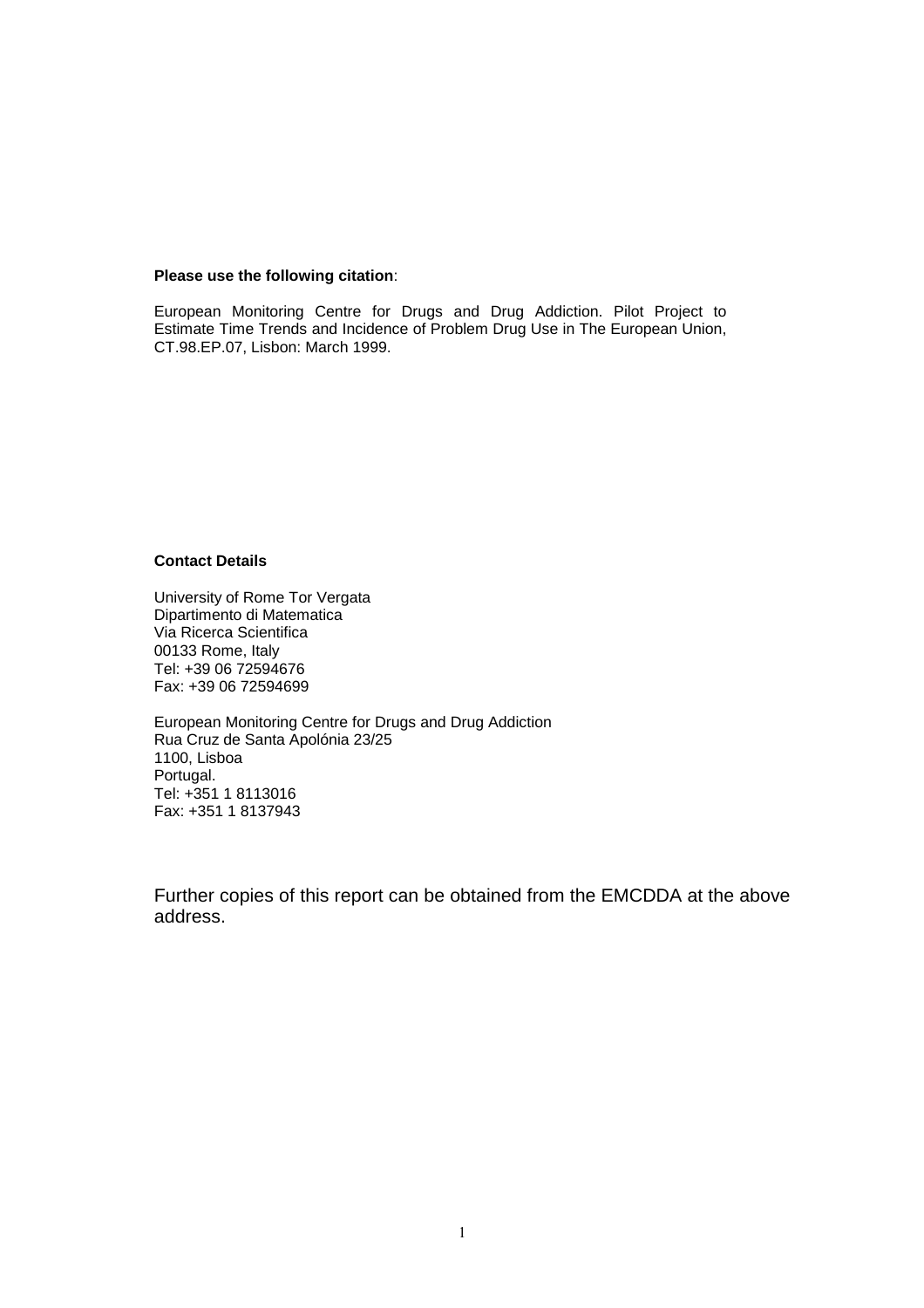# Contents

| 2.4. THE PARAMETRIC ESTIMATION OF THE BASELINE DISTRIBUTION OF THE LATENCY PERIOD.  8 |  |
|---------------------------------------------------------------------------------------|--|
| 3. ESTIMATING THE INCIDENCE OF PROBLEM DRUG USE THROUGH THE BACK-                     |  |
|                                                                                       |  |
|                                                                                       |  |
| APPENDIX 1 - AN EXAMPLE: THE LATENCY PERIOD ANALYSIS FOR THE LAZIO REGION 41          |  |
|                                                                                       |  |
|                                                                                       |  |
| <b>AMSTERDAM</b><br><b>ITALY</b><br><b>PODTILCAL</b>                                  |  |

**PORTUGAL UNITED KINGDOM**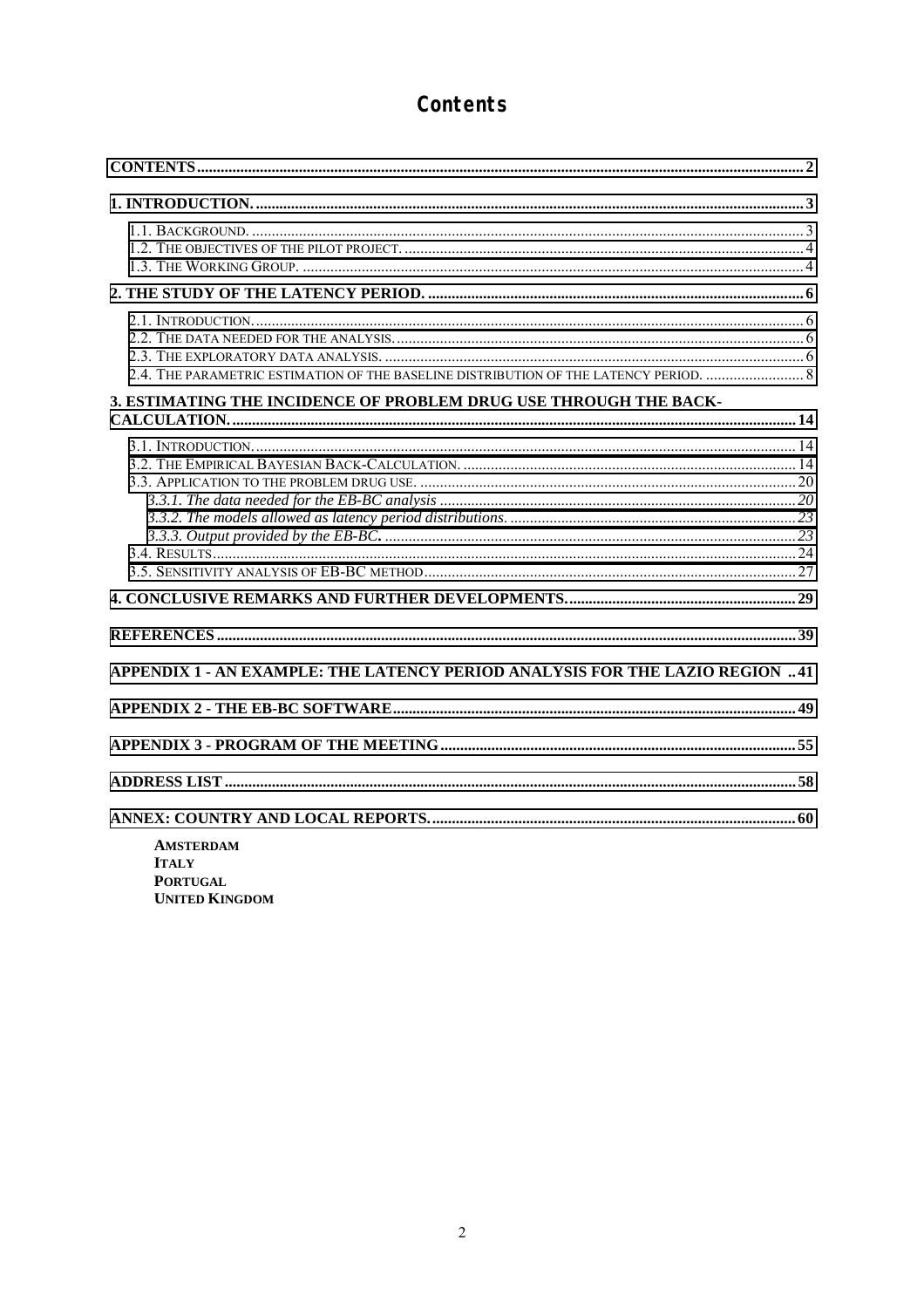### <span id="page-3-0"></span>**1. Introduction.**

#### *1.1. Background.*

There has been much work recently on developing methodologies for indirectly estimating the prevalence of problem drug use. These are important for several reasons. Firstly, because a proportion of the drug using population always remains hidden. Secondly, problem drug use is too rare and too many biases operate for general population surveys to provide reliable estimates. Thirdly, problem drug use is a chronic condition and, therefore, in the first instance estimates of prevalence are essential to enable policy makers to plan services.

However, prevalence estimates are simply a single or range of values for a certain point in time. In order to monitor and design public health prevention programmes, and consider future service planning clearer evidence on the incidence of problem drug use is required. In particular, an indication of whether the number of problem drug users are growing (epidemic), falling or stable (endemic).

The development of problem drug use over time in Europe is only known through indirect indicators like treatment presentations, drug seizures, or drug related deaths, and from a limited number of cities (Pompidou Group 1995). Estimates of prevalence and incidence at the country or city level generally are not available. Moreover, it is unclear in what way the available "indirect indicators" relate to the underlying occurrence of problem drug use: any change over time may be related to other factors, such as case ascertaintment, service provision, and policing policy.

Hunt and Chambers, in their early work, derived estimates of the incidence or diffusion of heroin epidemics in the U.S.. Firstly they examine the delay between "onset" of use and entry into treatment; and secondly they examine the likelihood of heroin use transferring from a person to another. These insights presage new techniques used for understanding the epidemiology of infectious disease and utilising surveillance data to estimate incidence and prevalence (e.g. back-calculation methods).

Back-calculation has been developed considerably through work on AIDS projections. Briefly, knowledge of the numbers infected with the HIV virus and the incubation period distribution are used to predict the number of AIDS cases which are expected in the future, on the other hand, if the number of AIDS cases is known and information on the incubation period distribution is available, estimates for those previously infected with the HIV virus can be obtained. Since the proportion of those infected who eventually will develop AIDS is unknown and as we are back-calculating on the basis of diagnosed AIDS cases, the method provides estimates only for those infected who will eventually develop the disease. It is this number, however, that health authorities have to finance for. It is possible to use the same approach to back-calculate from observed data on drug users presenting to treatment, or firstly recorded by some agency for any reason, (same as AIDS diagnosed cases), the incidence of starting problem drug use (same as HIV infection) at least for those who will eventually be observed.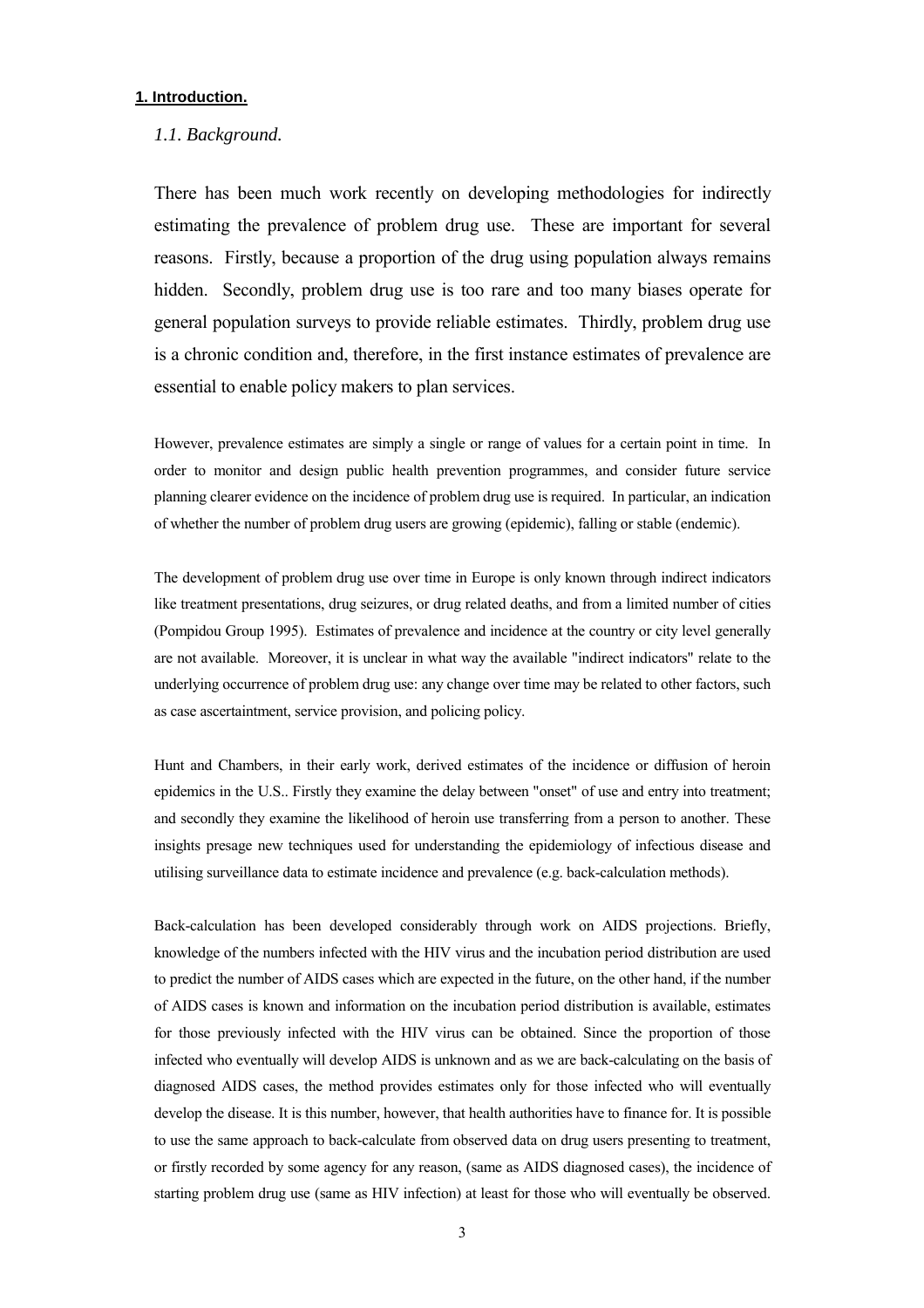<span id="page-4-0"></span>Consider, for example, the case where information is available about users first attending treatment (observed incidence), if we know or estimate the proper "incubation period", i.e. the time lag between the first problem drug use and the first treatment demand, we can back-calculate the incidence of problem use on the basis of the known numbers of observed users. Back-calculation does involve several important assumptions and parameters that need to be estimated for drug users (e.g. the shape of the "incubation" or «latency» distribution, the influence of covariates such as age, sex, education level...; and the survival or length of drug using career). Both the incubation period and the subsequent estimates are highly sensitive to the quality and completeness of reporting data.

# *1.2. The objectives of the pilot project.*

The pilot project focussed on two main objectives:

1) The first one was to investigate the latency period (time from first use of drug to first treatment demand) distribution, which is analogous to a disease incubation period, using data from the pilot sites and survival analysis models. The analysis should comprise the prognostic study of the latency period distribution as a function of possible covariates such as sex, age at first problem drug use, route of consumption, socio-economic and educational level etc., (Rossi, 1999).

The study of the latency period may be of interest to monitor programmes, in particular those aiming to reduce the time a drug user remains hidden to the health care services.

2) The second objective was to try to apply Back-Calculation (BC) methods for estimating incidence of problem drug use from treatment data (incidence of new cases in treatment). The investigation on the distribution of latency period is a prerequisite for this second aim.

It must be stressed that all the methods to be used either directly or indirectly rely upon surveillance data. An important subsidiary outcome of this pilot work, therefore, is the identification of key gaps and priorities for development of surveillance of problem drug use in cities and countries in Europe.

#### *1.3. The Working Group.*

The work has been carried out in three countries in Europe, with a prime focus on estimating and analysing the latency period distribution in these sites: London (UK), Lazio region, Milan, Pisa, Trieste, Pescara (Italy), Amsterdam (The Netherlands), and, with some limitations, the site of Casal Ventoso in Lisbon (Portugal). The limitations are due to the fact that the end point for Casal Ventoso data sets is different from the end point for the other sites. For these latter it corresponds to presentation for treatment whereas for Casal Ventoso it corresponds to the first registration in one of the agencies providing social help (not therapy) to hard core drug addicts.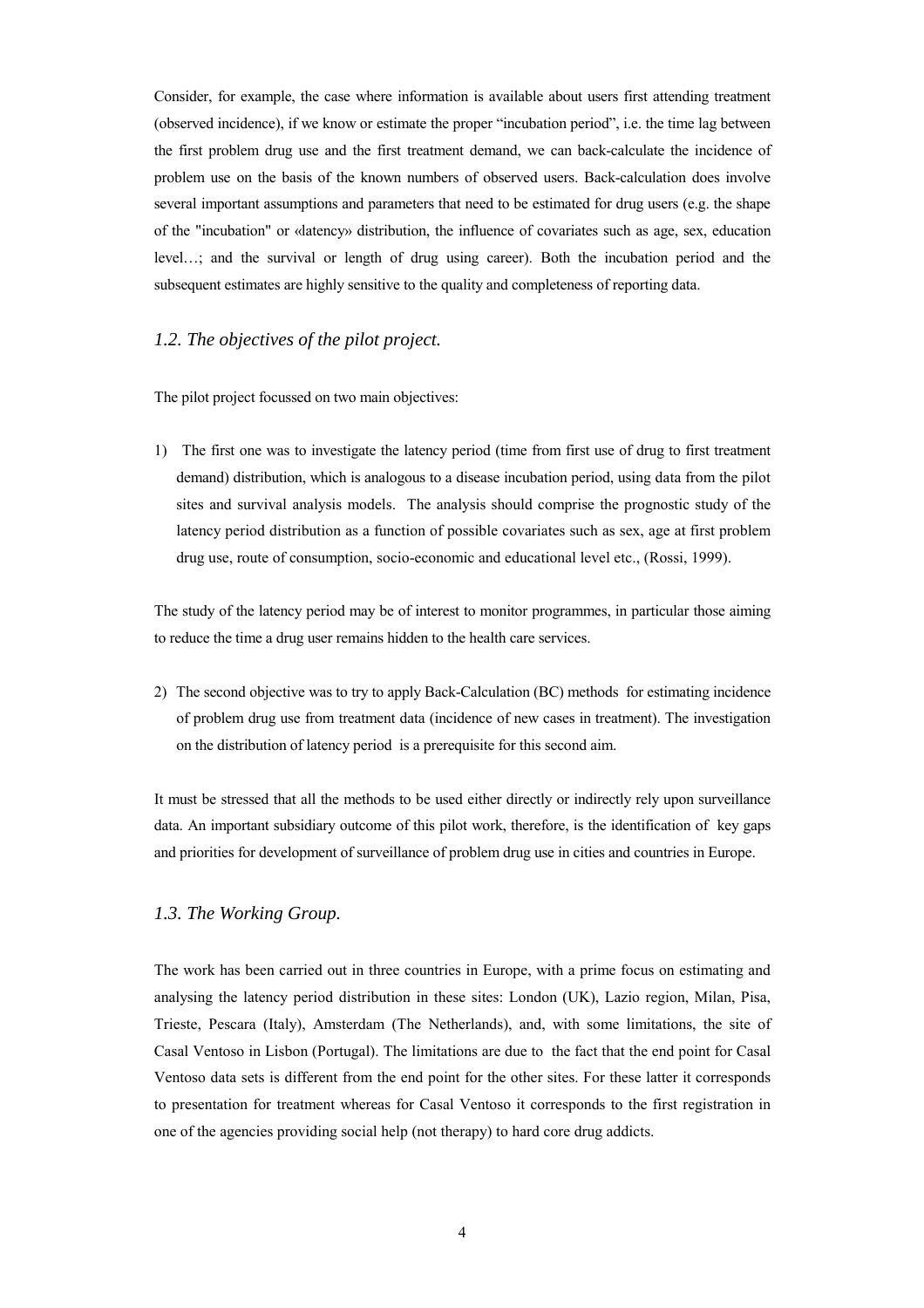The estimated distributions were then utilized to backcalculate historical trends in incidence of problem drug use from first reports of people in treatment, by using the Empirical Bayesian Back Calculation procedure described below, that was specifically set up for the present project. The working group comprise representatives from Italy (F. Mariani, L. Ravà, L. Re, C. Rossi), The Netherlands (M. Buster, S. Heisterkamp, E. van Ameijden) and UK (D. De Angelis, M. Hickman). A special sub-project was devoted to Portugal (J. Ribeiro).

F. Mariani, L. Re, M. Buster, E. van Ameijden, and M. Hickman were involved in issues related to the analysis of the latency period, and general surveillance issues; L. Ravà and S. Heisterkamp were involved with methodological issues related to the generalization and application of the Empirical Bayesian Back-Calculation procedure, and D. De Angelis acted as methodological consultants in both parts for UK country report.

J. Ribeiro (Lisbon) provided raw data about the Casal Ventoso site to estimate the latency period distribution. All the statistical analyses to estimate the latency period were conducted in Rome by L. Re using the SPSS statistical package. Similarly, the BC estimation of incidence of problem drug use was conducted in Rome by L.Ravà, using the Empirical BC procedure, developed by S. Heisterkamp, which is described in the following.

The working group communicated via e-mail and held one plenary meeting to finalize the workplan in Rome on October 5/6 1998 (the program is attached).

A preliminary meeting was held in Rome on September 29, because UK participants could not attend the plenary meeting in October. The participants (M.Hickman and D. De Angelis from UK and C. Rossi and L. Ravà from Italy) discussed the available data and the quality and problems arising from estimating the latency period distribution for London. Some methodological issues, related to adapting the Back-calculation procedures developed for estimating the incidence of HIV infection to the present situation, were also considered.

A further small meeting was held in Amsterdam in December: L. Re and L. Ravà met the representatives of the Netherlands to discuss the preliminary results regarding both the analysis of the latency period for Amsterdam and the Back-Calculation procedure. Further small meetings in Lisbon between C. Rossi and M. Hickman and C. Rossi and J. Ribeiro and C. Rossi and F. Mariani in Pisa were held to discuss local results.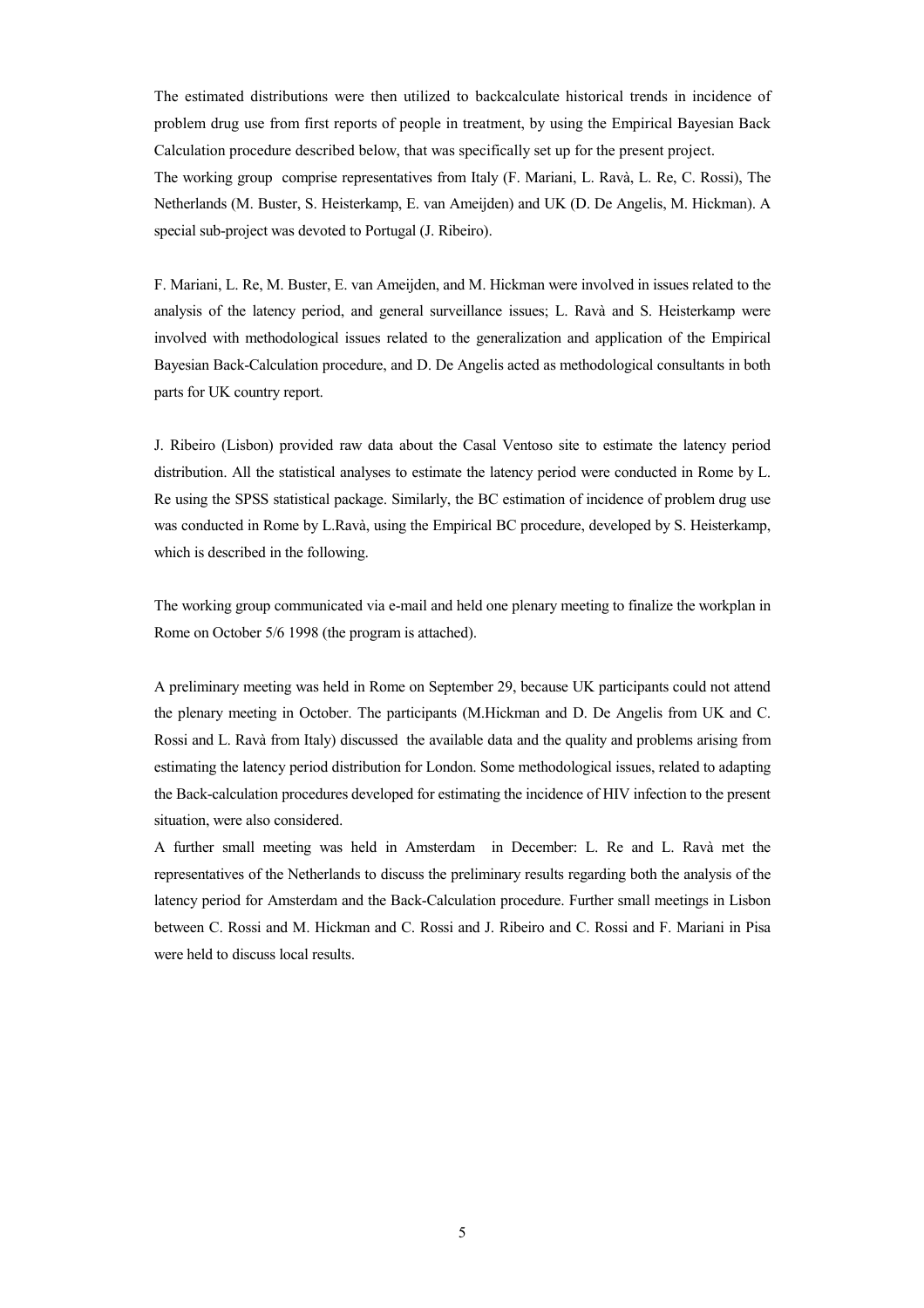# <span id="page-6-0"></span>**2. The study of the latency period.**

# *2.1. Introduction.*

The latency period distribution was estimated from raw treatment data.

Suitable standard statistical models were used to study such distribution. Exploratory analysis was conducted by means of the **Kaplan-Meyer** method for the global sample and for various stratifications to identify important covariates. Using the most influent covariates, the multivariate **Cox regression model** was then applied to estimate the regression parameters and evaluate the different impact (prognostic analysis) of the covariates on the latency period distribution (Collet, 1994; Marubini & Valsecchi, 1995). Finally, the best parametric models of the latency period distribution were estimated by means of P-Plot method.

# *2.2. The data needed for the analysis.*

For the latency period analysis data from health care services has to be provided according to the following specification:

Raw (as opposed to aggregated) data, classified according to, at least, the following variables:

- Age at first problem drug use
- Age at first registration in some health care service
- Gender

and to any other variable that could be used as covariate in the latency period analysis, such as:

- Educational level
- Ethnicity
- Residence
- Health care type
- Route of administration

Data should be provided, preferably, in SPSS, or Excel format.

# *2.3. The exploratory data analysis.*

From the exploratory analysis, the latency period appears to be remarkably similarly distributed over the different sites, with a median of between four and six years and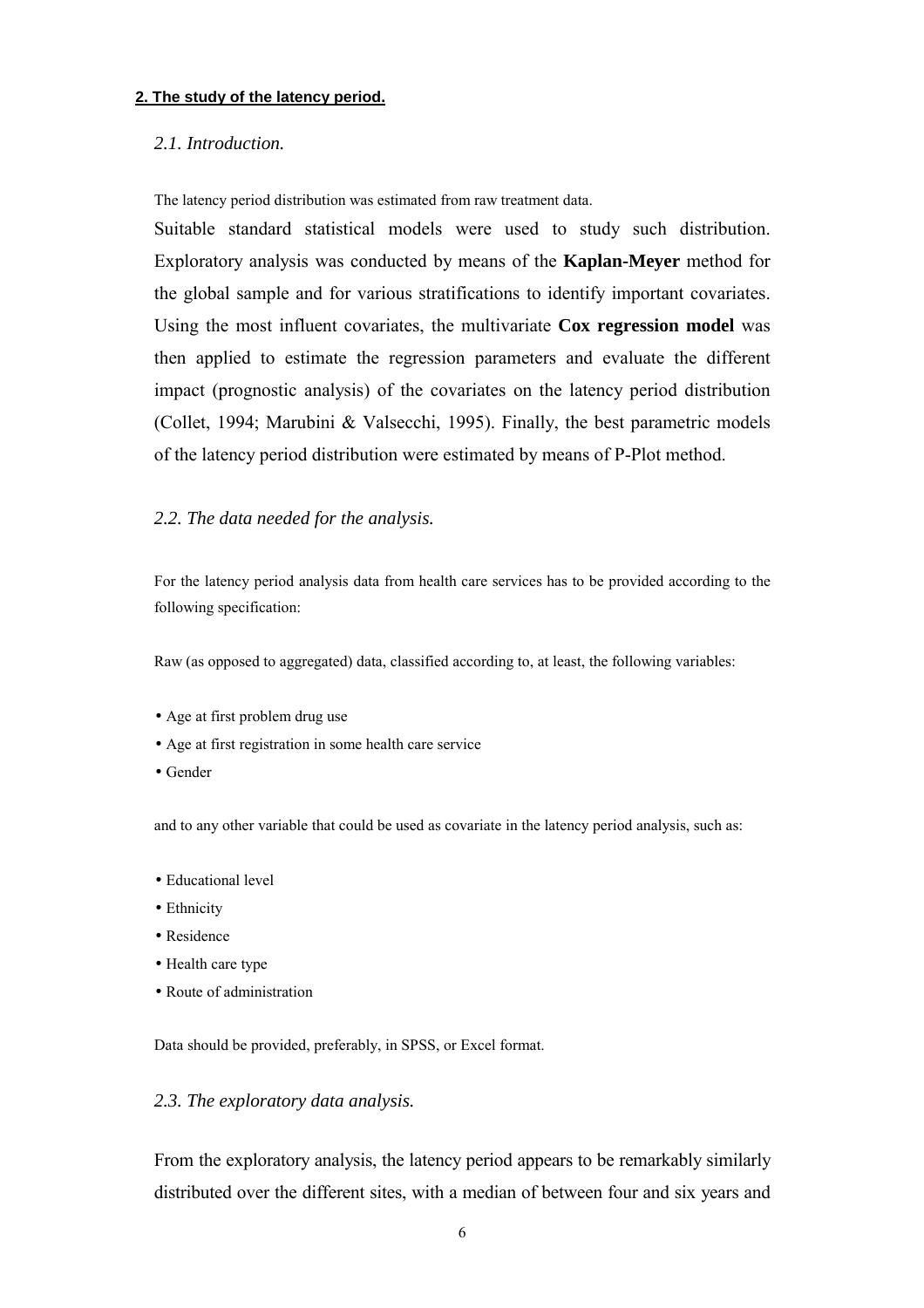an average of between five and seven years (Table 2.1.). This time-lapse, however, appears to be much longer than this in young drug users and inner-city drug users.

| Country-Capital City | Sample size | Mean | Stand.dev. | $1^{\bullet}$ quart. | <b>Median</b> | $3°$ quart. |
|----------------------|-------------|------|------------|----------------------|---------------|-------------|
|                      |             |      |            |                      |               |             |
| ITA – Rome metr.     | 4656        | 6.5  | $0.1\,$    |                      |               |             |
| $NET - Amsterdam$    | 1058        |      | 0.2        |                      |               |             |
| $UK-London$          | 8817        | 6.7  |            |                      |               |             |

*Table 2.1. Summary statistics for Kaplan-Meyer analysis for the Capital Cities* 

The differences of the latency period, corresponding to different age classes at first use of drug, that were observed, for example, in the sub-sample related to Rome (metropolitan area), are summarised in Table 2.2..

*Table 2.2. Summary statistics for Kaplan-Meyer analysis, stratified with respect to "age at first use" (Rome-metropolitan).* 

| Age class    | Sample size | Mean | Stand.dev. | $1^{\bullet}$ quart. | <b>Median</b> | $3°$ quart. |
|--------------|-------------|------|------------|----------------------|---------------|-------------|
| Less than 16 | 555         | 9.2  | 0.2        |                      |               |             |
| 16-21        | 2675        |      |            |                      |               |             |
| More than 21 | 1426        |      |            |                      |               |             |

Differences relating to ethnicity also were observed, whenever this covariate could be included in the analysis, in particular for the Amsterdam and London data sets (see country reports).

The multivariate prognostic analysis was conducted by means of Cox model, estimating the parameters by SPSS stepwise forward algorithmic procedure. Some results for the Lazio region are reported here only to illustrate the method. The influence of the covariates is measured by the multivariate regression coefficients and is described below.

# *Covariate:*

# *Age: reference class* **"less than 20"**:

- +36% for the risk function of "20-24" with respect to **"less than 20"**;
- $+74\%$  for the risk function of "25-34" with respect to **"less than 20"**;
- +218% for the risk function of "over 34" with respect to **"less than 20"**.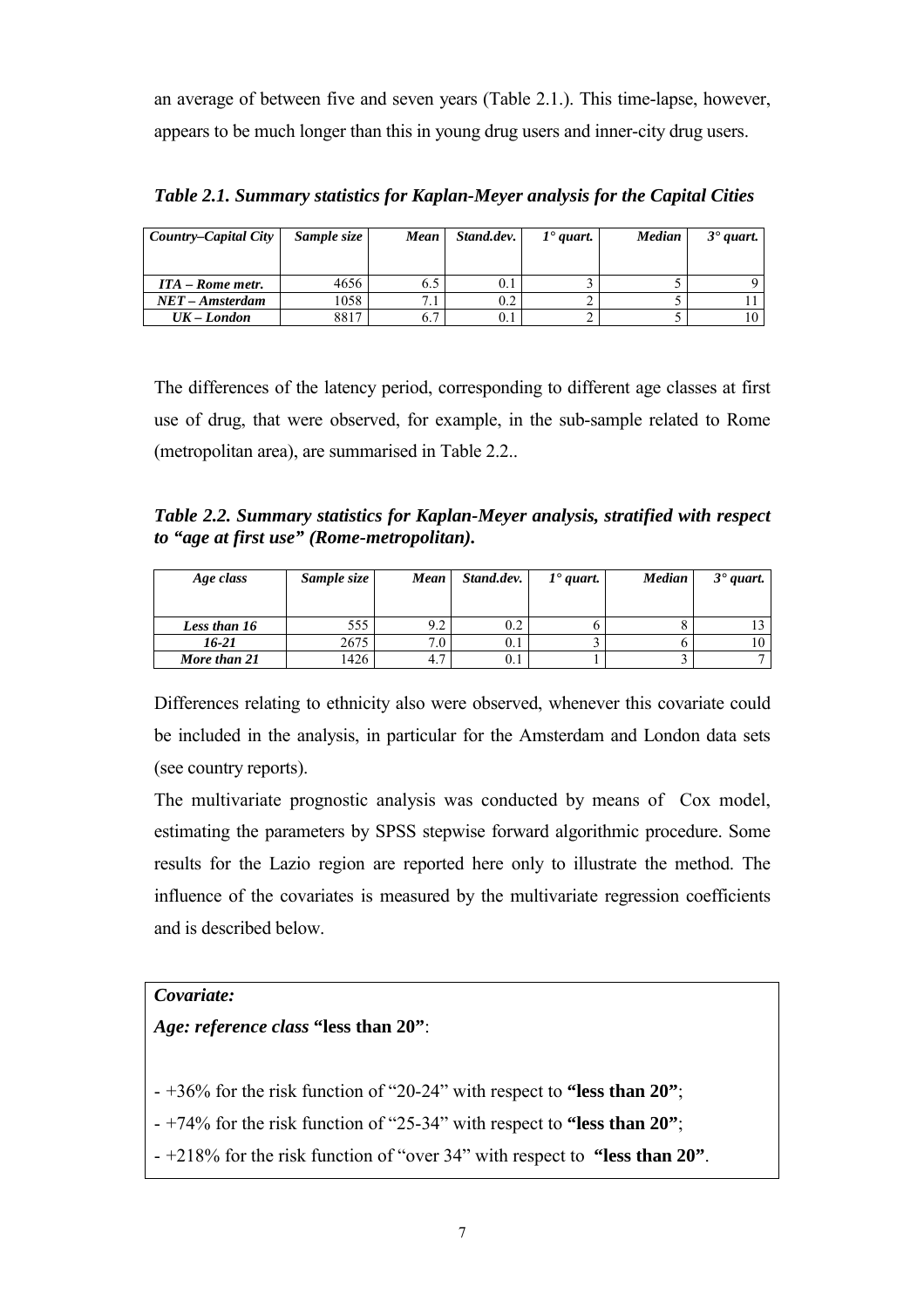<span id="page-8-0"></span>This means that the entry intensity function of addicts who started their problem drug use with their age in the class  $20-24$  is 1.36 times the entry intensity function of addicts who started their problem drug use with their age in the class ì<20î. Similarly for the other age classes. In simple words, this means that:

- the expected latency period for addicts who started their drug use at an age comprised in the interval 20-24 is about 0.74 of the expected latency period of those who started in the reference age class (less than 20);
- the expected latency period for addicts who started their drug use at an age comprised in the interval 25-34 is about 0.57 of the expected latency period of those who started in the reference age class (less than 20);
- the expected latency period for addicts who started their drug use at an age over 34 is about 0.46 of the expected latency period of those who started in the reference age class (less than 20).

The same methodology was applied to the different data sets coming from the different sites. The results available for the area of Amsterdam (The Netherlands), of the Greater London (UK) and Rome, i.e. the three capital cities of the project, show an impressive agreement of the estimated means and medians and of the influence of the main covariates, specifically "age at first use".

These results give some evidence that the latency period relates much more to the "natural history" of drug addiction than to external aspects such as the availability of services, the waiting list and so on. Further details of the analysis appear in the country reports.

To better explain the methodology used for the exploratory data analysis and the interpretation of the results, an example is furtherly considered in Appendix 1. *2.4. The parametric estimation of the baseline distribution of the latency period.* 

In order to use the distribution of the latency period in the Back-Calculation procedure, described below, it is useful to obtain a suitable parametric form, such as a gamma or a Weibull distribution, for the baseline latency density, that is to say for the distribution of the latency period for the global sample without covariates. The covariates can then be included using proper (standard) models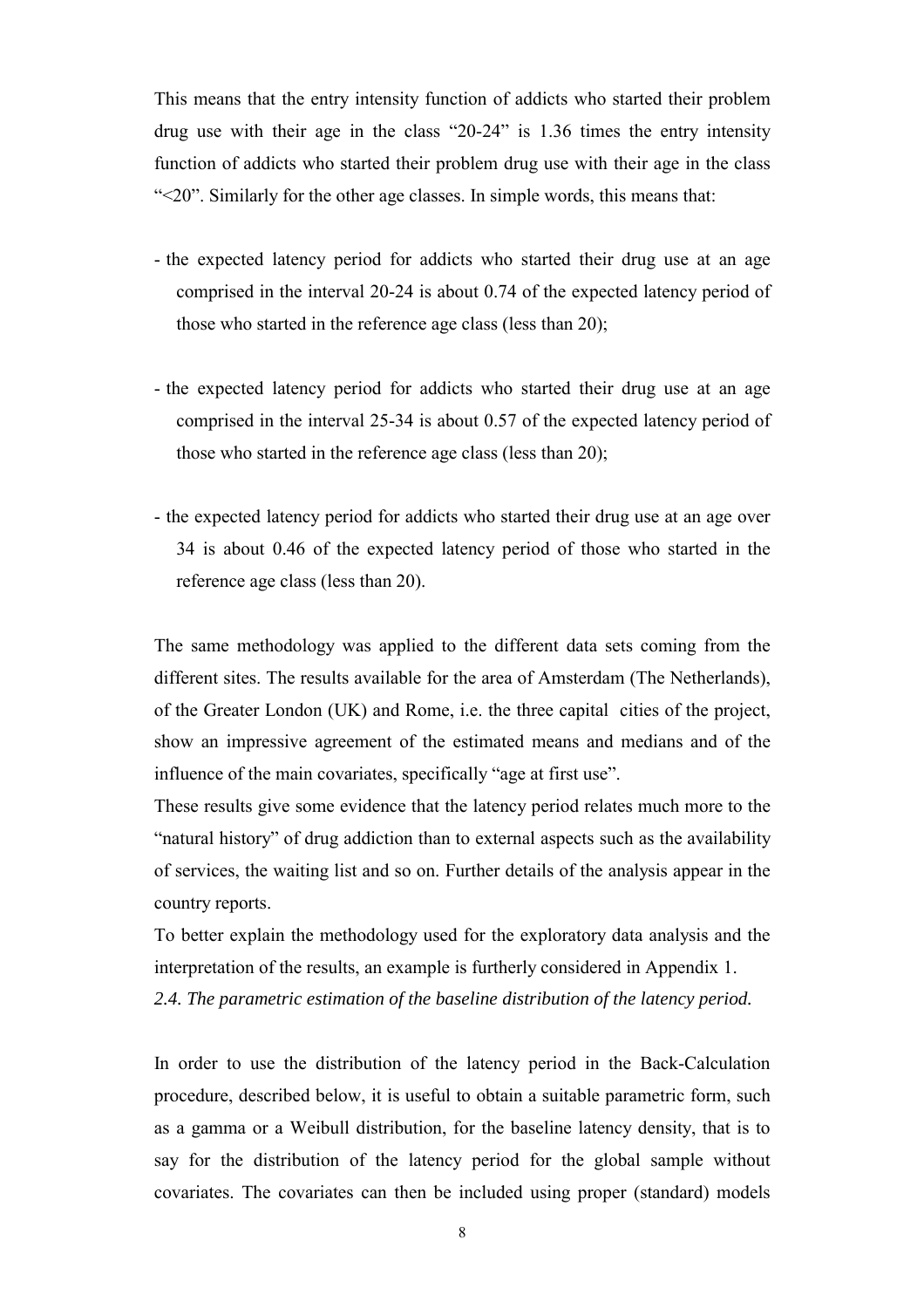(Collet, 1994; Marubini & Valsecchi, 1995), as possible further developments.

In the following, an example of the methodology used to estimate a suitable parametric distribution of the latency period is reported. The estimation was performed by the SPSS P-Plot standard procedure: the estimation of the parameters of the chosen density (gamma, Weibull...) is conducted using linear regression for the expected versus the empirical quantiles. In simple words, the expected quantiles are expressed as functions of the unknown parameters of the density to be estimated, such parameters are then estimated by optimization of the fit with respect to the empirical quantiles computed from the sample. If the fit is good, then the plot of the expected versus the empirical quantiles shows data close to the diagonal of the square  $(0,1)x(0,1)$  on a Cartesian plane. For better understanding the procedure, the results obtained for the Amsterdam data are reported in the following.

First, the Kaplan-Meyer curve for the global sample is reported in Figure 2.1., with the summary statistics, then the P-Plot obtained for the study of the goodness of fit related to various parametric models are reported in Figures 2.2.-2.4.



 **Summary statistics.**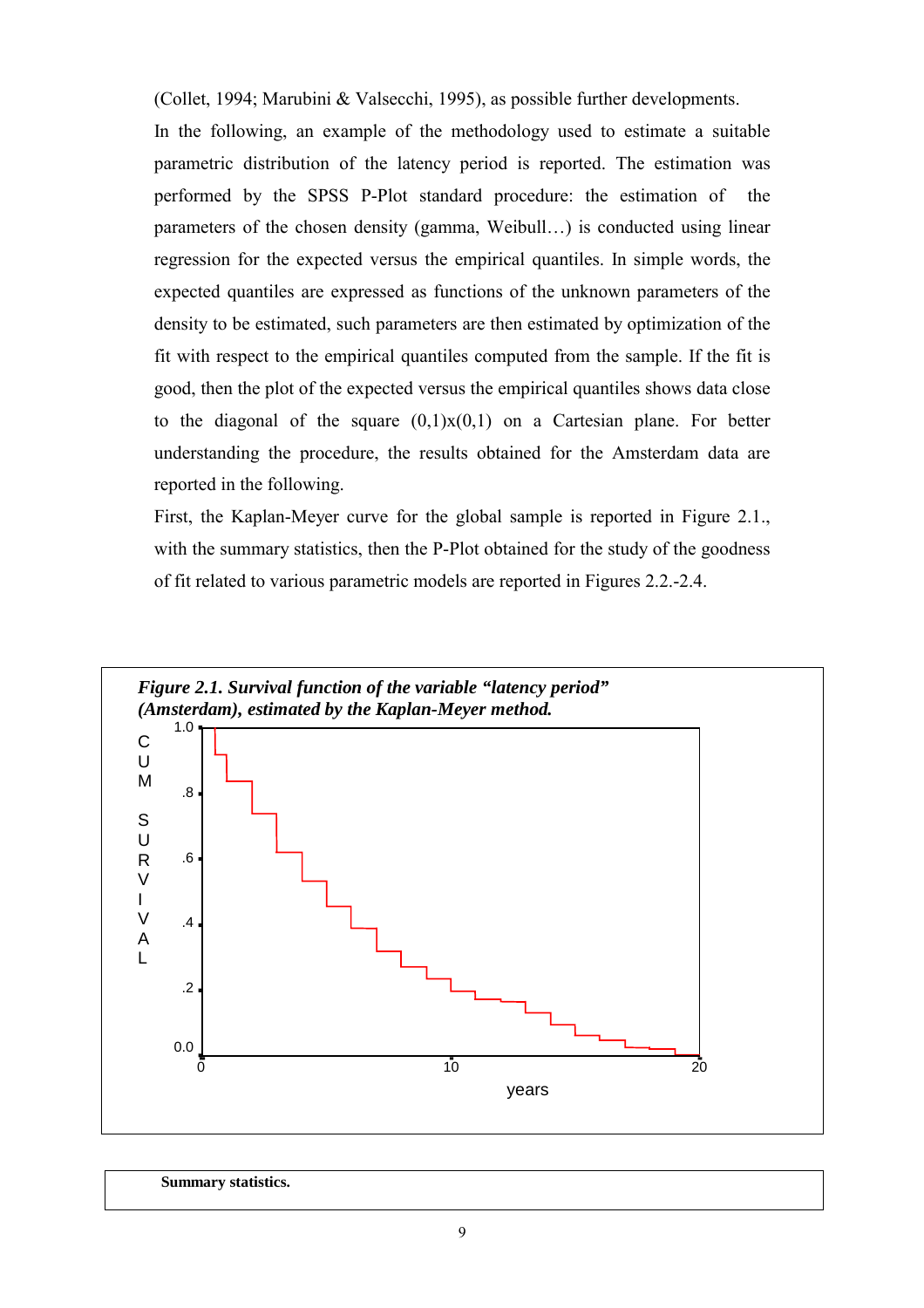|                  |                       |       |         |               | Survival Time Standard Error 95% Confidence Interval |  |  |
|------------------|-----------------------|-------|---------|---------------|------------------------------------------------------|--|--|
| Mean:<br>Median: | 6.3<br>5.0            |       | $\cdot$ | (5.6,<br>4.1. | 7.0)<br>5.9)                                         |  |  |
| Percentiles      |                       |       |         |               |                                                      |  |  |
|                  |                       | 25.00 | 50.00   | 75.00         |                                                      |  |  |
| Value            |                       | 2.00  | 5.00    | 9.00          |                                                      |  |  |
|                  | <b>Standard Error</b> | .29   | .48     | .76           |                                                      |  |  |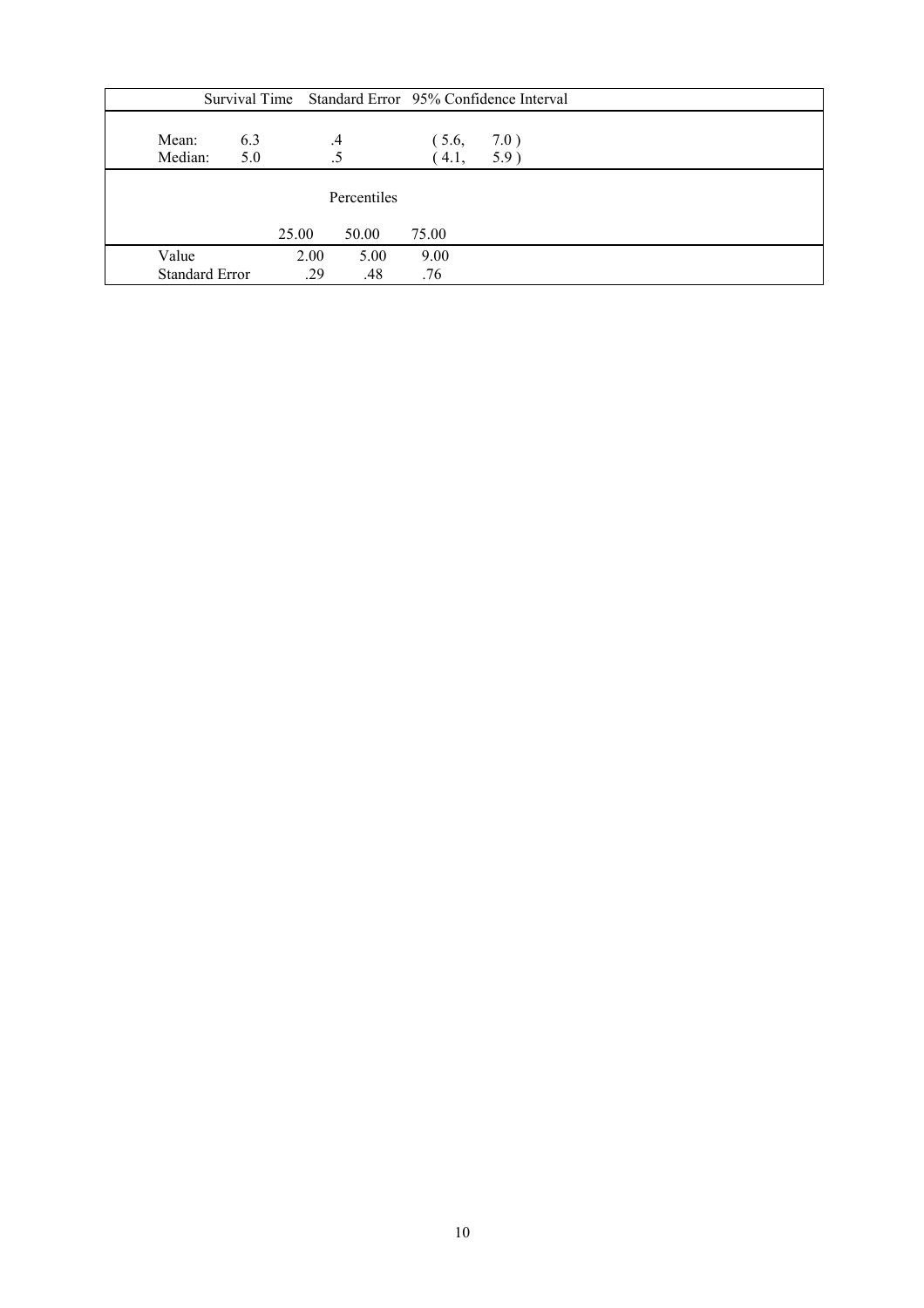# **P-Plot (lognormal)**

*Expected Lognormal quantiles calculated using Blom's estimation formula. Lognormal distribution parameters estimated: scale=4.22 shape=1.006.* 





#### **P-Plot (Weibull)**

*Expected Weibull quantiles calculated using Blom's estimation formula. Weibull distribution parameters estimated: scale=7.45 shape=1.16.* 



**P-Plot (Gamma)**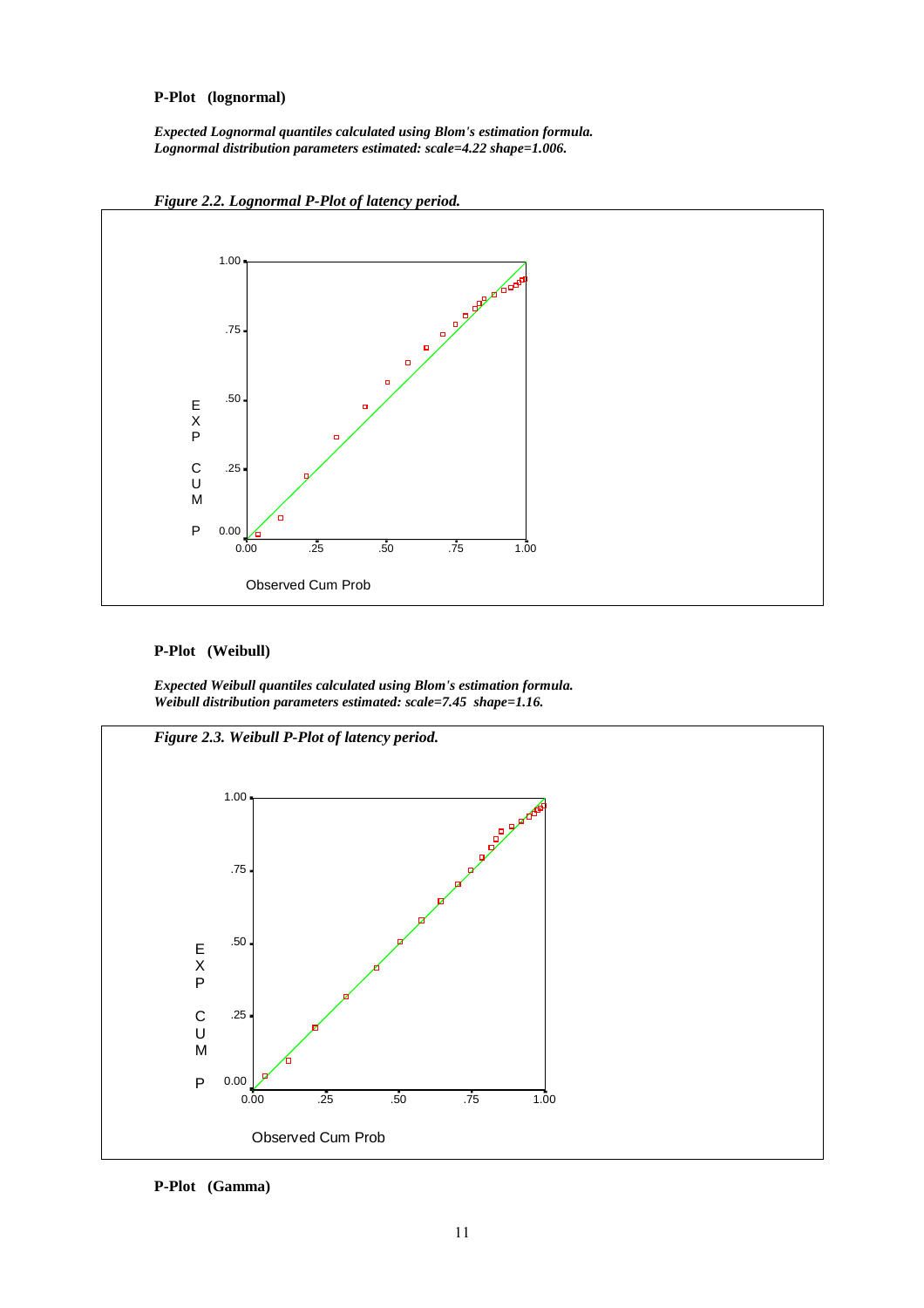

*Expected Gamma quantiles calculated using Blom's estimation formula. Gamma distribution parameters estimated: shape=1.47 scale=0.21.* 

Comparing the graphical results, reported in Figures 2.2.-2.4., we obtain that:

- the lognormal density is not suitable to represent, in parametric form, the latency period distribution, as the behaviour of the data does not fit the linear trend of the diagonal;
- both the Weibull and the Gamma can be used to represent, in parametric form, the latency period distribution, but the fit of the Weibull is better than that of the Gamma.

Both the Weibull and Gamma densities were used in the BC estimation procedure for the Amsterdam sample.

For all the other sites the Weibull and Gamma densities appear to be the best parametric models of the latency period distribution. Figure 2.5. shows the three Gamma functions related to the latency period distributions of the capital cities.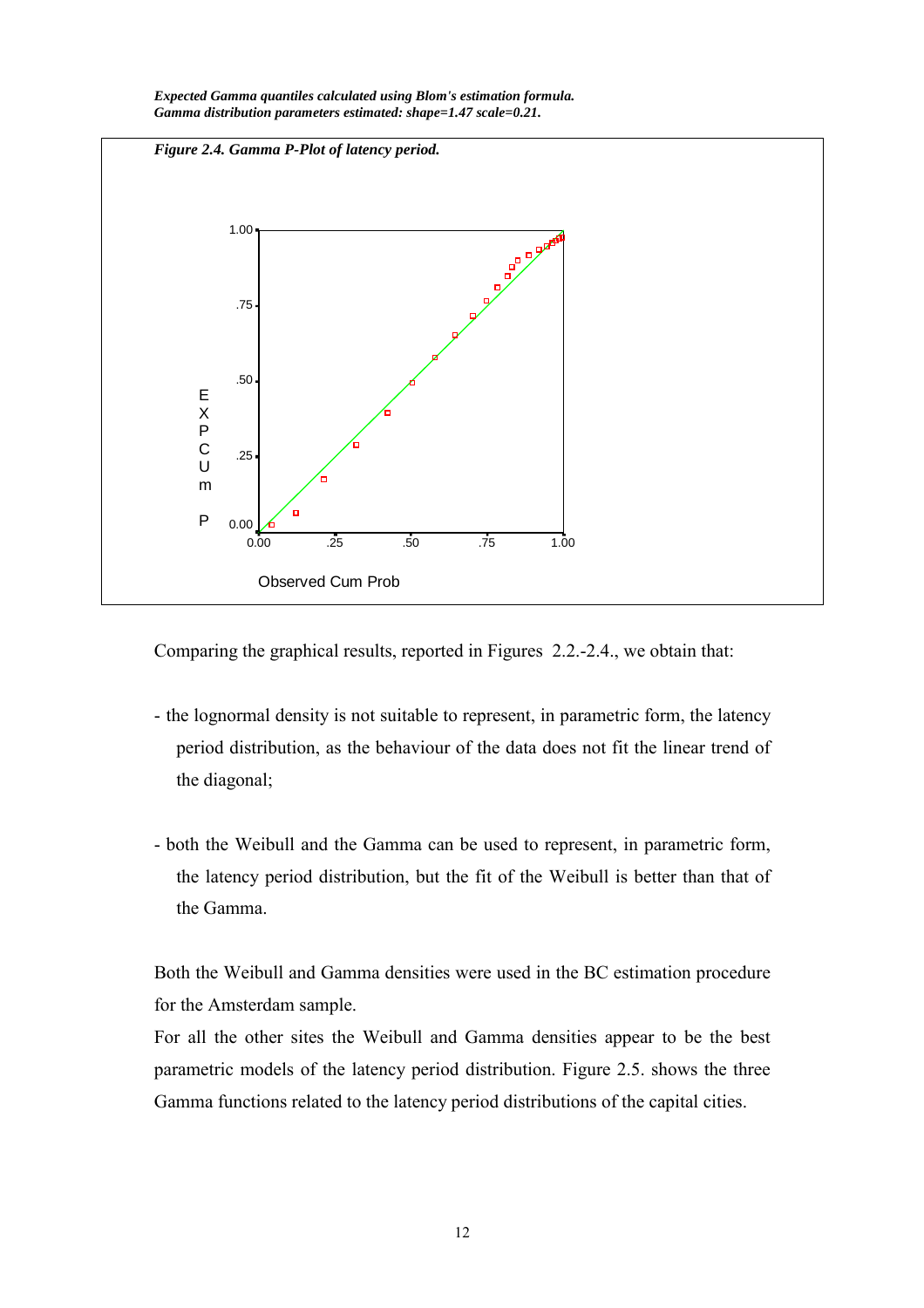*Figure 2.5. Gamma functions related to the latency period distributions of the capital cities.* 



The parameters of the distributions shown in the above graph allow to obtain the following values of the mean of the latency period:

- Amsterdam: mean=7 years,
- Rome: mean=6.82 years,
- London: mean=6.64 years.

In Table 2.3. the parameters obtained by the P-Plot for the Gamma and Weibull models to be used in the BC procedure are shown. It must be observed that for Italy the latency period models corresponding to Latina were chosen to represent the national distribution as they appear to be the most suitable to adapt the empirical therapy incidence curve to the projected one obtained by BC, as explained below (see also country report).

**ITALY (Latina) NETHERLANDS (Amsterdam) UNITED KINGDOM (London)** *Gamma Weibull Gamma Weibull Gamma Weibull*  Shape: 1.51 Scale: 0.30 Shape: 1.28 Scale: 5.33 Shape: 1.47 Scale: 0.21 Shape: 1.16 Scale: 7.45 Shape: 1.66 Scale: 0.25 Shape: 1.29 Scale: 7.16

*Table 2.3. Latency period distributions used in the BC estimation (parametric models).*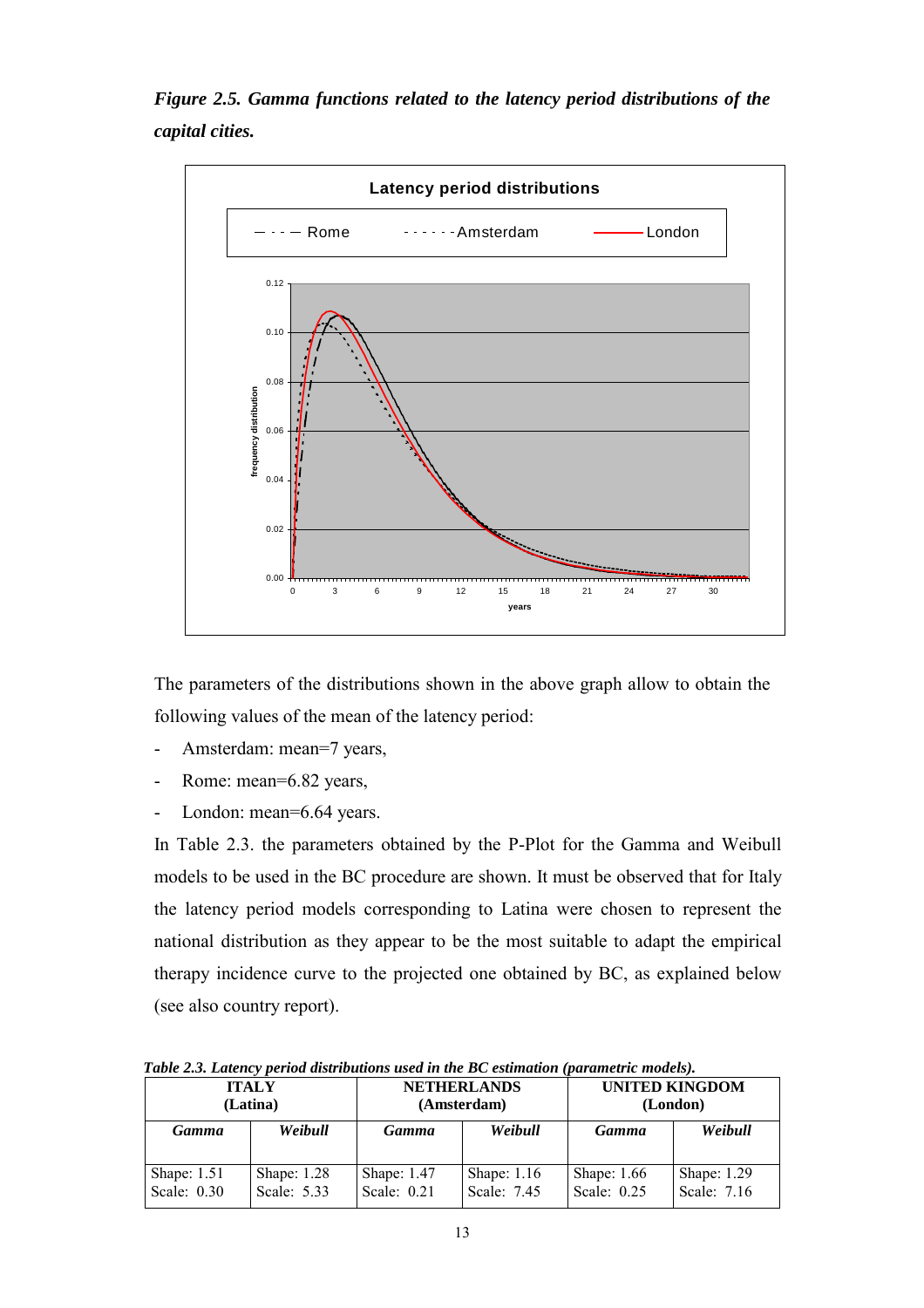#### <span id="page-14-0"></span>**3. Estimating the incidence of problem drug use through the Back-Calculation.**

## *3.1. Introduction.*

The incidence of problem drug use was investigated, through the Back-Calculation (BC) methodology, by using treatment data and estimates of latency period distribution obtained as explained in section 2.

The BC is a general class of deconvolution methods originally proposed as a tool for estimating the minimum number of HIV-infected people and making short-term projections of AIDS incidence (Brookmeyer and Gail, 1986). As the HIV/AIDS epidemic developed and knowledge of its elements increased, particularly of the incubation period distribution, more and more sophisticated BC methods were implemented and used to estimate the HIV-infection curve too (Brookmeyer and Gail, 1988, Rosemberg and Gail, 1991; Brookmeyer 1991).

The basic idea of each BC method is to reconstruct, through a deconvolution procedure, and by using an estimate of the incubation period distribution, the numbers of individuals who must have been previously infected in order to yield the observed AIDS incidence cases. Then, by applying the assumed incubation distribution to the estimated HIV infection curve, and making some assumptions on future HIV infection rates, the AIDS incidence is projected forward.

Let's  $A(t)$  the expected cumulative number of AIDS cases diagnosed by calendar time  $t$ ,  $h(s)$  the HIV infection rate at calendar time *s*, and *F(t)* the incubation period distribution, then the convolution equation

$$
A(t) = \int_{0}^{t} h(s)F(t-s)ds
$$
 (1)

is known as the *"fundamental Back-Calculation equation"*. The equation (1) links, through the incubation period distribution, the HIV infection rate to the AIDS incidence. In fact an individual results diagnosed with AIDS at calendar time *t* only if he has been previously infected at a calendar time *s*,  $s \leq t$  and has an incubation period less then  $t - s$ . Therefore the basic idea of the BC is to use a realization of  $A(t)$ , the AIDS incidence data, an estimate of  $F(t)$ , usually external, and to use the equation (1) in order to gain information about the past infection rates  $h(s)$ ,  $s\leq t$ .

The *fundamental Back-Calculation equation* (1) has various explicit formulations, corresponding to specific assumption on the expected AIDS incidence, the shape of the HIV infection curve, the incubation period distribution, and the estimation procedure. Each different combination of the above assumptions results in a different BC method.

#### *3.2. The Empirical Bayesian Back-Calculation.*

The BC methods which are based on step functions or splines for *h(s)* are the most flexible and those providing the best compromise between bias and variability of estimates.

Heisterkamp et coll. (1995) proposed a BC method based on an Empirical Bayesian approach where the HIV infection curve is represented by a step function, and a Poisson process is postulated for the occurrence of the infections in one time interval. The AIDS incidence in each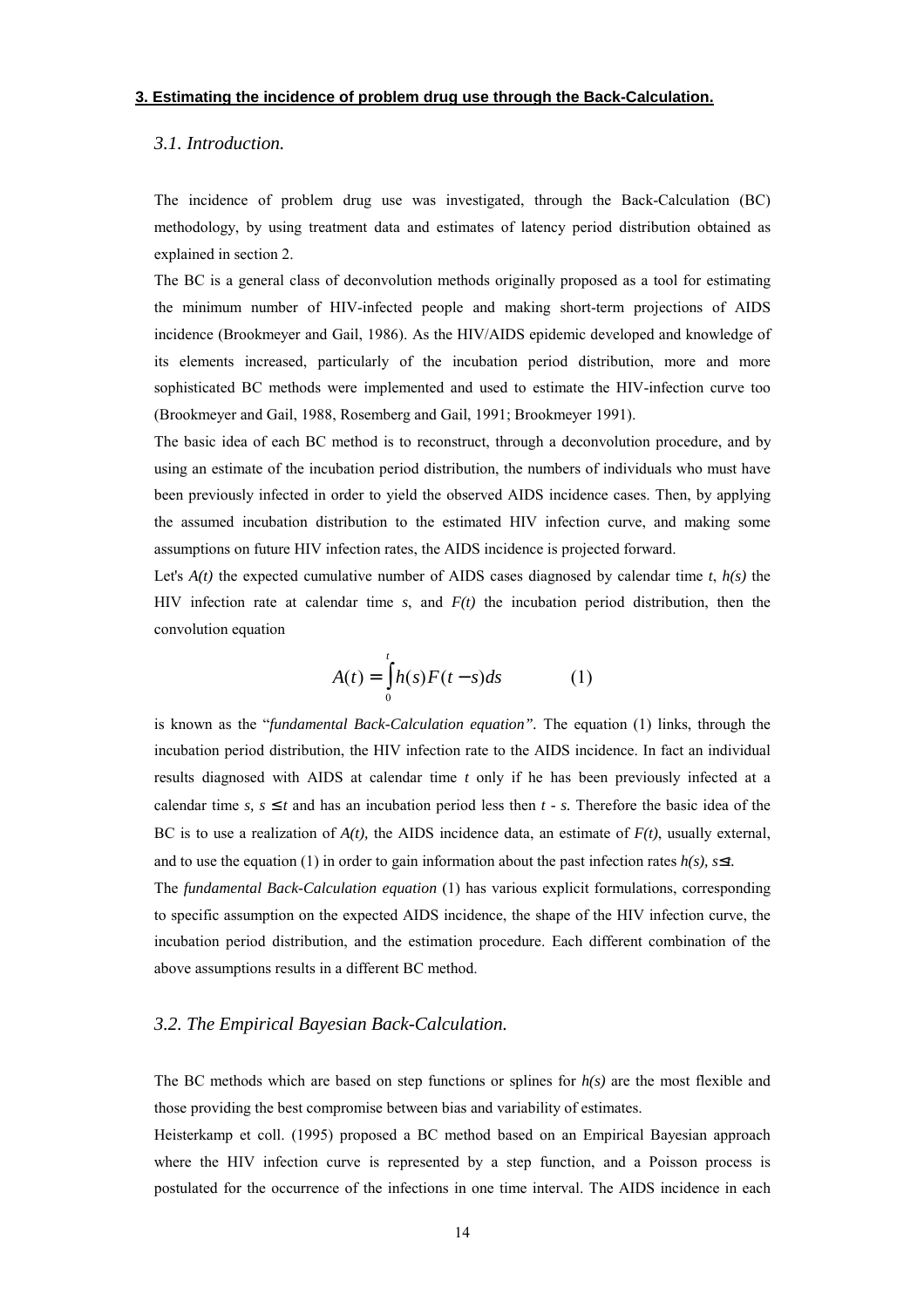interval of diagnosis is assumed to be independently Poisson distributed. Without any constraint the estimated HIV incidences might be highly variable, therefore a smoothness restriction is adopted by placing a prior distribution for the infection parameters to be jointly estimated. The advantage of this BC method is that it provides the simultaneous estimation of the infection curve parameter and of the degree of smoothing by using the EM algorithm (Tanner, 1996). The penalty parameter of the penalized likelihood, which is directly linked to the degree of smoothing, determines the relative weights given to the data and to the prior distribution: large values for the penalty parameter give more weight to the prior information than to the data.

The implementation of the present method allows the inclusion of covariates and also age-specific incubation period distributions.

The EB-BC was applied in this context by defining the figures and the functions involved in the analysis of problem drug use as described in the following of this section and reported in graphs 3.1 and 3.2.

The total population of problem drug users (DUs) can be split into the two different subpopulations: **T** individuals who, after a period of hidden problem drug use, will eventually present for treatment, and **nT** individuals who will never present for treatment, according to the proportions π and 1 - π, in other words, π is the probability of a DU ever presenting for treatment.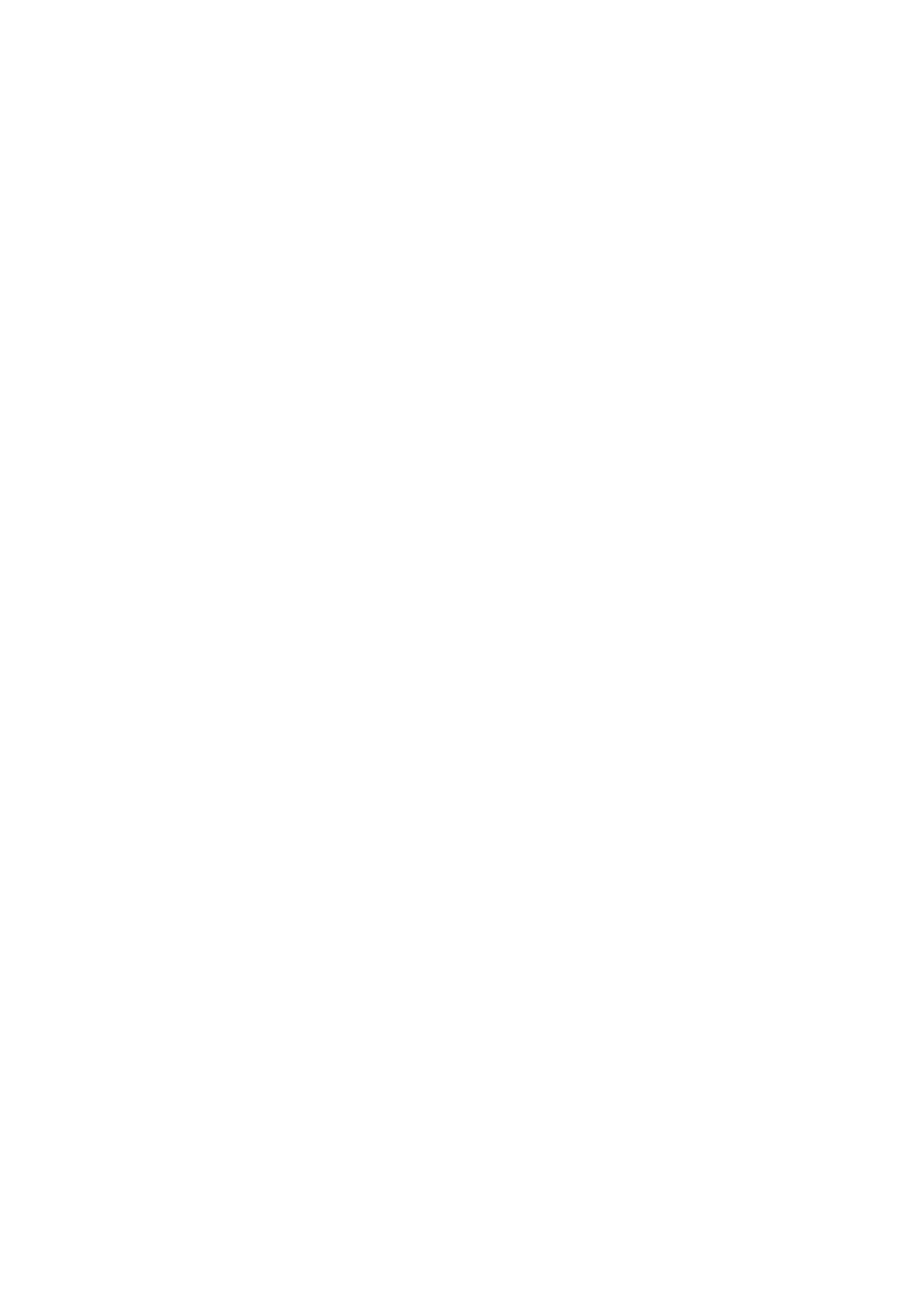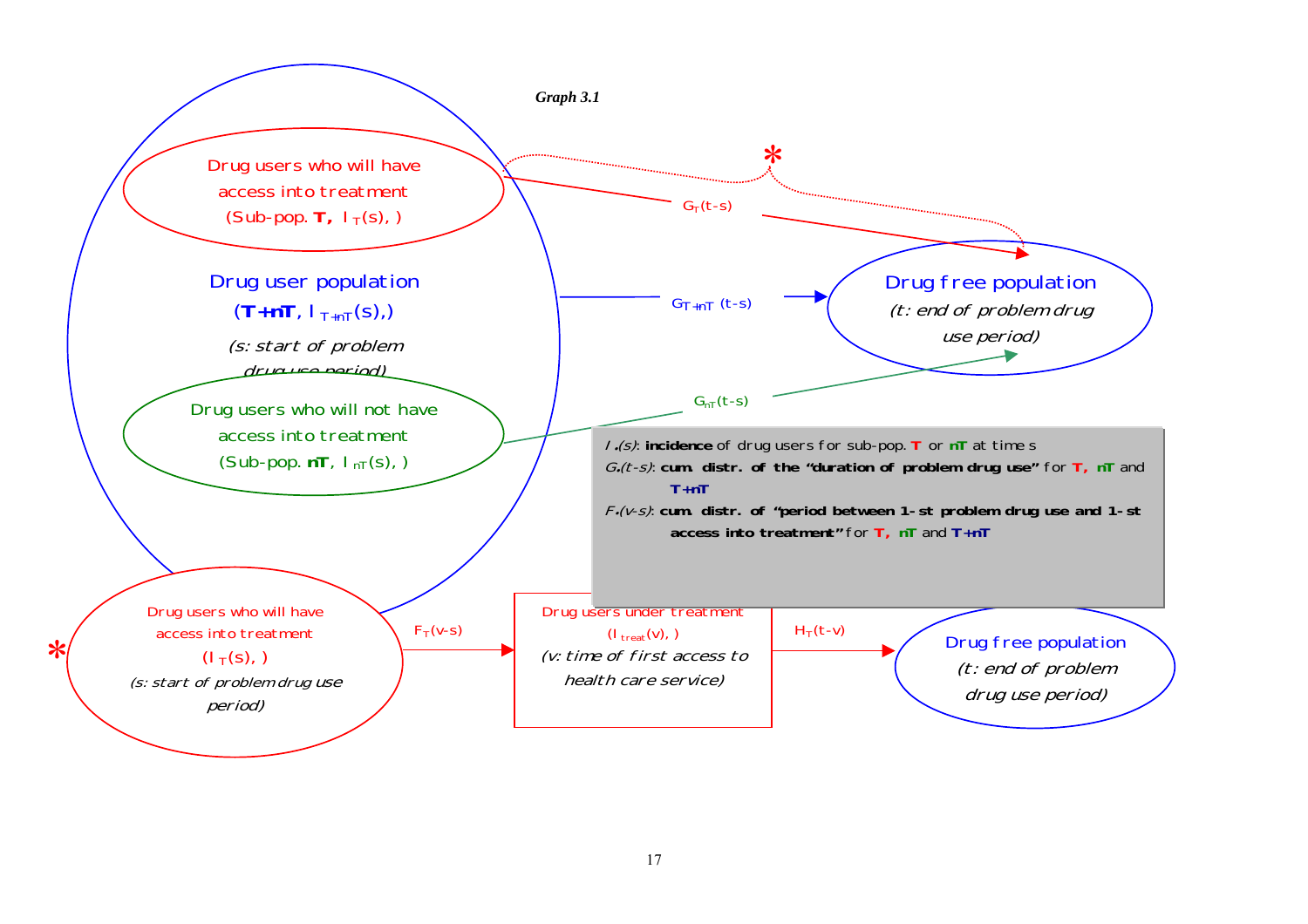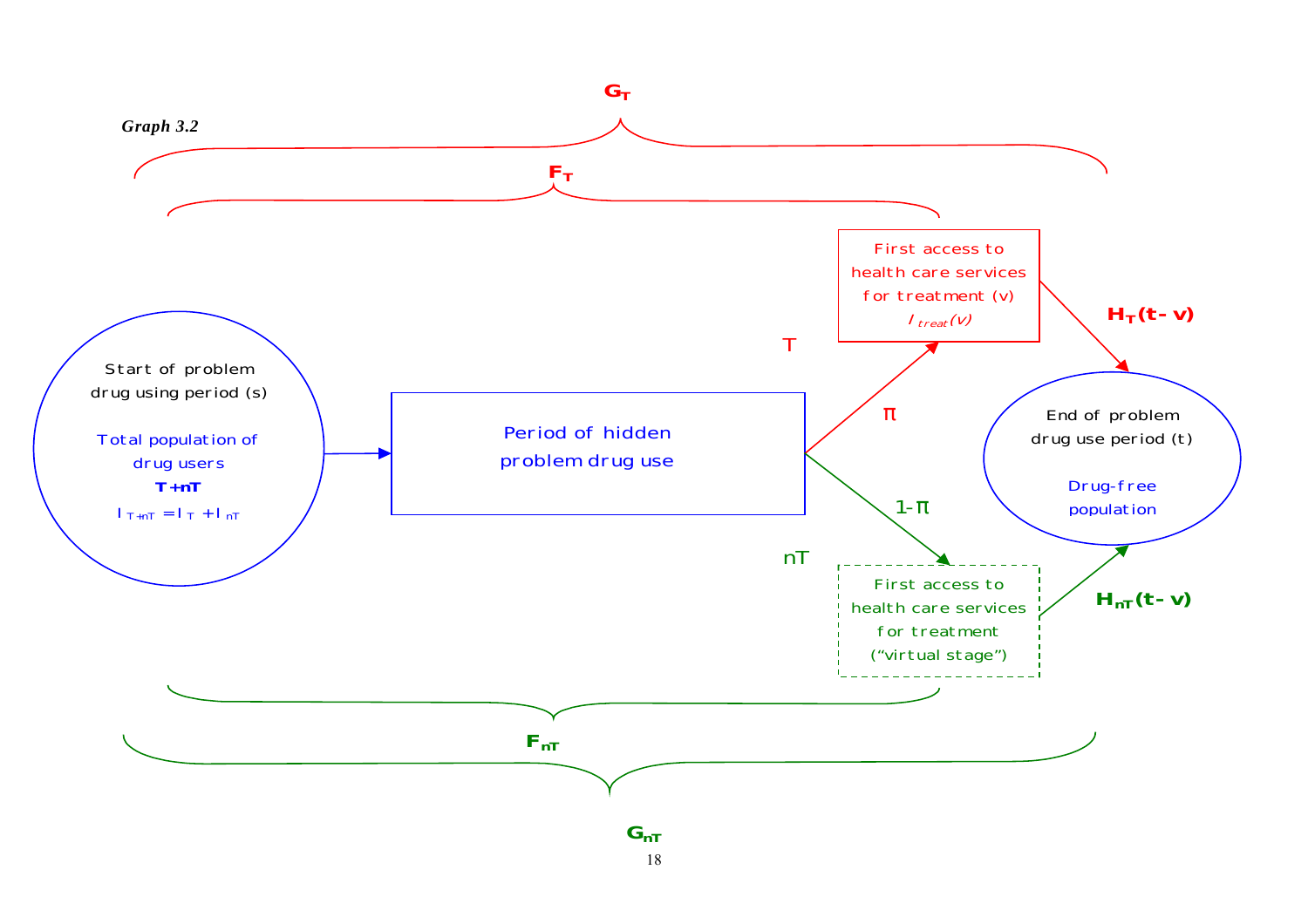The following quantities can be defined:

 $I_{T+nT}(s)$ : the total incidence of problem drug use at time *s*,  $s = 1,...,S$ ;

- $I_T(s)$ : the incidence of drug users who present to treatment (at least once) at time *s*,  $s = 1,...,S$ . These individuals pass through a period of hidden drug use before they become visible by having their first contact with some health care service;
- $I_{nT}(s)$ : the incidence of drug users who will never present for treatment at time *s*,  $s = 1,...,S$ . For the present analysis, this proportion of drug users population will remain always hidden;
- $G_{T+nT}(t-s)$ : the cumulative distribution of the "duration of problem drug use", that is the period between the time *s* of the first problem use of drug, and the time *t* of the exit from the total drug user population  $T + nT$  (end of problem drug use period);
- $G_T(t-s)$  and  $G_{nT}(t-s)$ : are the cumulative distributions defined as above, but for the sub-populations **T** and **nT**;
- $F_T(v-s)$ : the cumulative distribution of the period between the time *s* of the first problem use of drug, and the time  $\nu$  of the first presentation for treatment. This distribution is "Latency period distribution" defined and estimated in section 2.
- $H_T(t-v)$ : the cumulative distribution of the period between the time *v* of the first presentation for treatment to some health care service and the end of problem drug use period, *t*.

Virtually, analogous cumulative distributions,  $F_{nT}(v-s)$  and  $H_{nT}(t-v)$ , might be defined for the proportion of DU population who will always remain hidden and will exit from the problem drug use for other causes rather than treatment, as well.

Clearly such distributions are not observable, but it can be assumed, as a first approximation in order to analyse some basic scenario, that:

$$
F_T(v-s) = F_{nT}(v-s) = F_{T+nT}(v-s)
$$

$$
H_T(t-v) \neq H_{nT}(t-v).
$$

The goal of the present pilot project is to estimate the incidence of DUs eventually seeking for treatment  $I_T$  (s) using data on the incidence of DUs in treatment,  $I_{treat}(v)$  and estimate the latency period distribution  $F_T(v-s)$  using data collected by the Focal Point and data provided by the health care services offering treatment (of any kind) to the drug users. The possibility of using the incidence of this sub-population to estimate the incidence for the total population also will be considered from a methodological point of view as a further development.

The incidence  $I_T(s)$  can be estimated through the EB-BC method, by deconvolving the following equation:

$$
I_{\text{treat}}\left(\nu\right) = \int\limits_{0}^{\nu} I_{T}\left(\,s\,\right) d\left(\,F_{T}\left(\,\nu-s\,\right)\right)
$$

This is analogous to the earlier equation (1).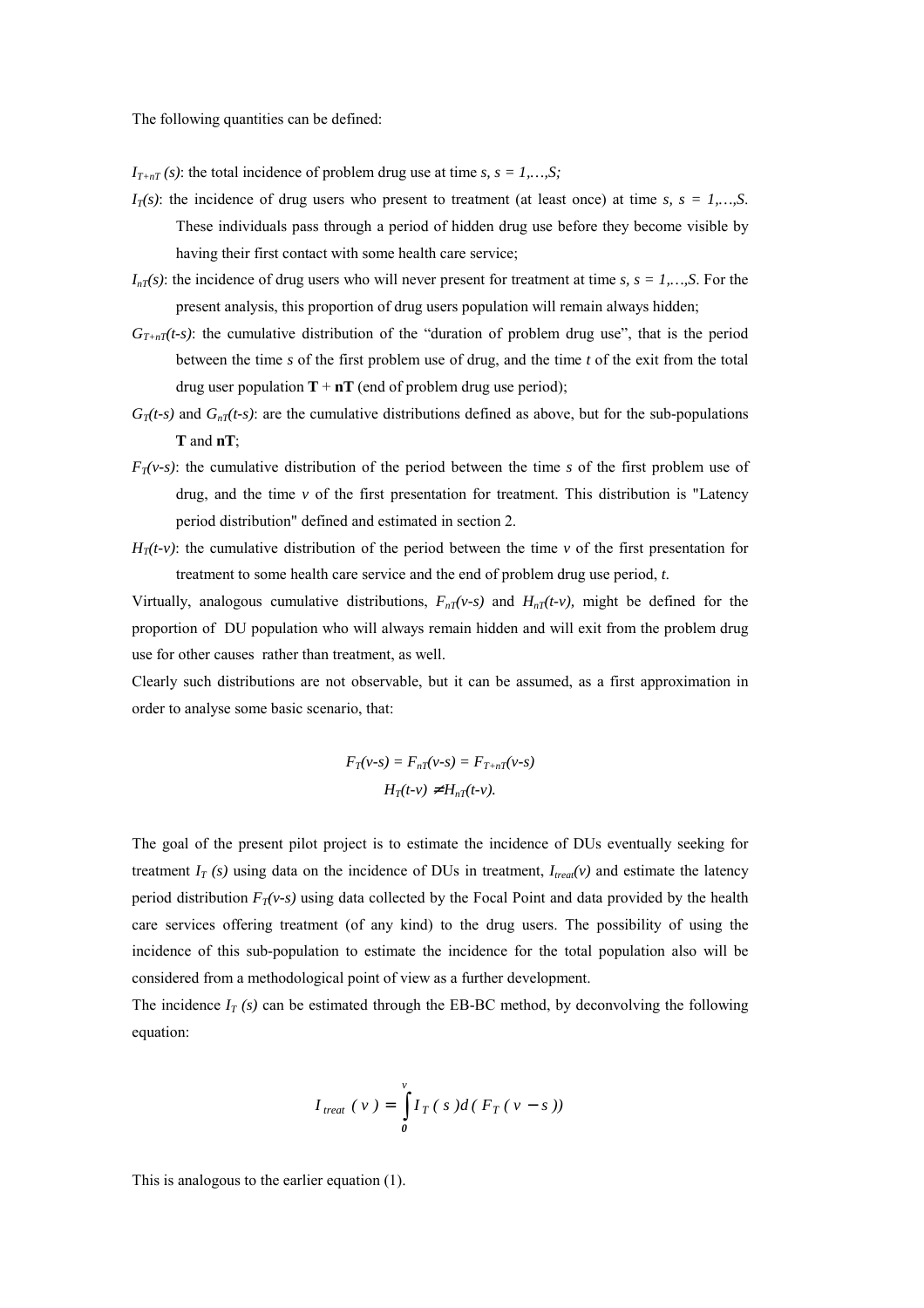<span id="page-20-0"></span>The EB-BC was applied, in order to study the extent of problem drug use in Italy, The Netherland, and United Kingdom, through a software programme written in S-plus language (see appendix 2)

# *3.3. Application to the problem drug use.*

# *3.3.1. The data needed for the EB-BC analysis*

The version of EB-BC software used in the present project has been developed on the basis of the structure of Italian data, which will be presented in detail in the following of this section.

The data-file needed for the EB-BC could be derived or by the data used for the latency period analysis, yet if in a different format, or from different data sources, depending on the local availability of data.

For Italy the EB-BC was performed on the basis of national data, other than those used for the latency period analysis (local data). On the contrary for both the United Kingdom and The Netherlands, the EB-BC was applied to data-files which have been obtained by transforming, mirroring the Italian file-structure, the data used for the latency period analysis performed for each country.

For each country, data must be provided in just one file, whose format must be fixed or tabdelimited ASCII.

The EB-BC uses biannual incidence data of "new" individuals under treatment in some health care services.

The Italian data file contains multiple records, each one with 47 fields (for a total of 200 bytes) as follows:

- Field 1: type of the health care service
- Field 2: geographic area
- Field 3: date of first registration to the health care service
- Field 4: total incidence (number) of new DUs under treatment: male
- Field 5: total incidence (number) of new DUs under treatment: female
- Field 6 21: incidence (number) of new DUs under treatment by age categories: male/female
- Field 22 35: incidence (number) of new DUs under treatment by occupation: male/female
- Field 36 47: incidence (number) of new DUs under treatment by education level: male/female

See the legend, reported in Table 3.1., for a detailed description of records.

Note that for this Pilot project just the information contained in the first 21 fields were used, since this version of EB-BC include just the covariate "age at first treatment". Nevertheless it was decided to keep the other two variables, occupation and education level as well, since they could be included in the EB-BC in the next future.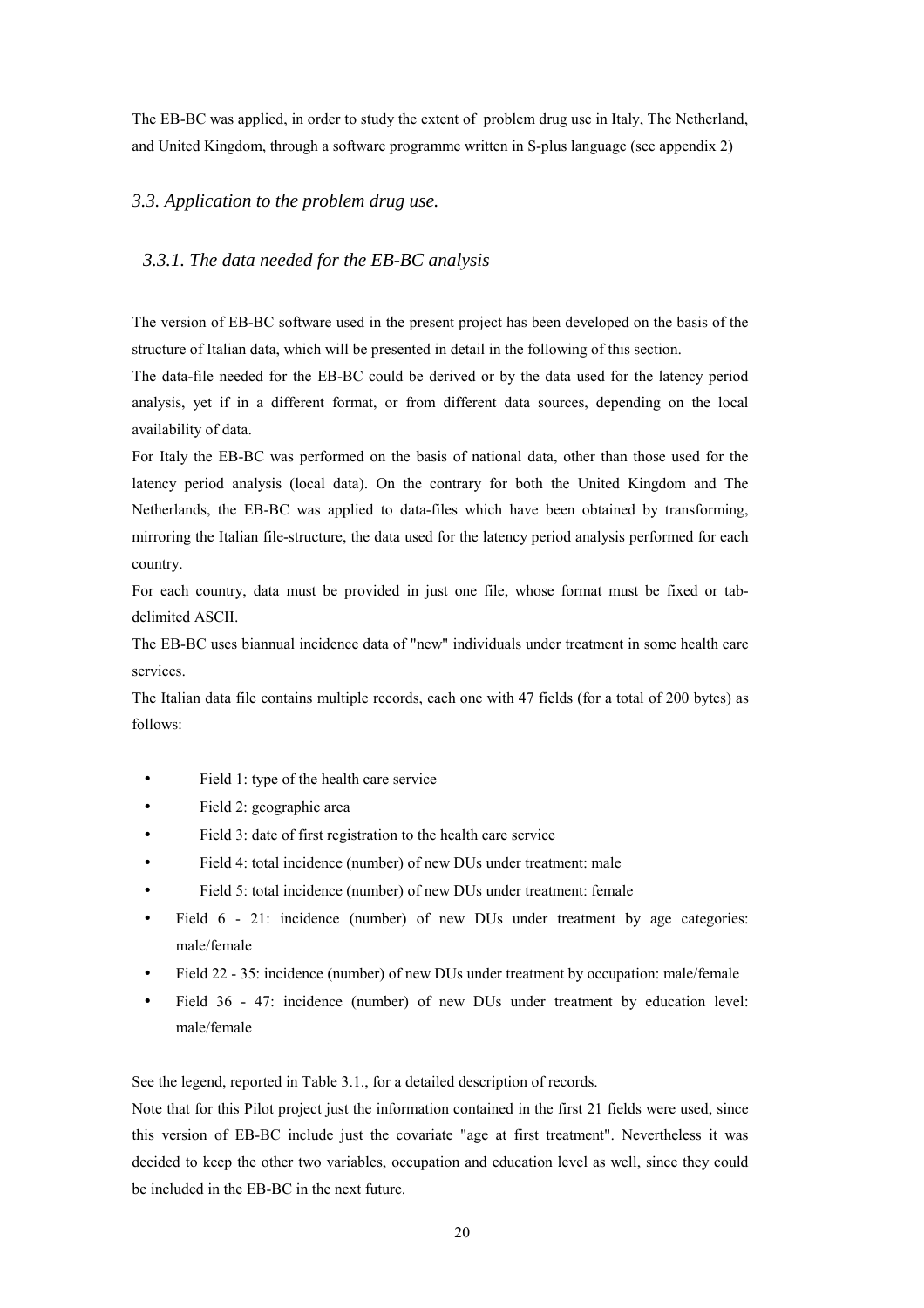The data provided by UK required some cleaning and work to be properly used, as they presented in the wrong format, both for the latency analysis and for the BC procedure, this latter, in particular, had to be specifically adapted in order to perform the incidence estimation for UK. This problem should not be present anymore in the future when the data to be processed should be provided in the format described above.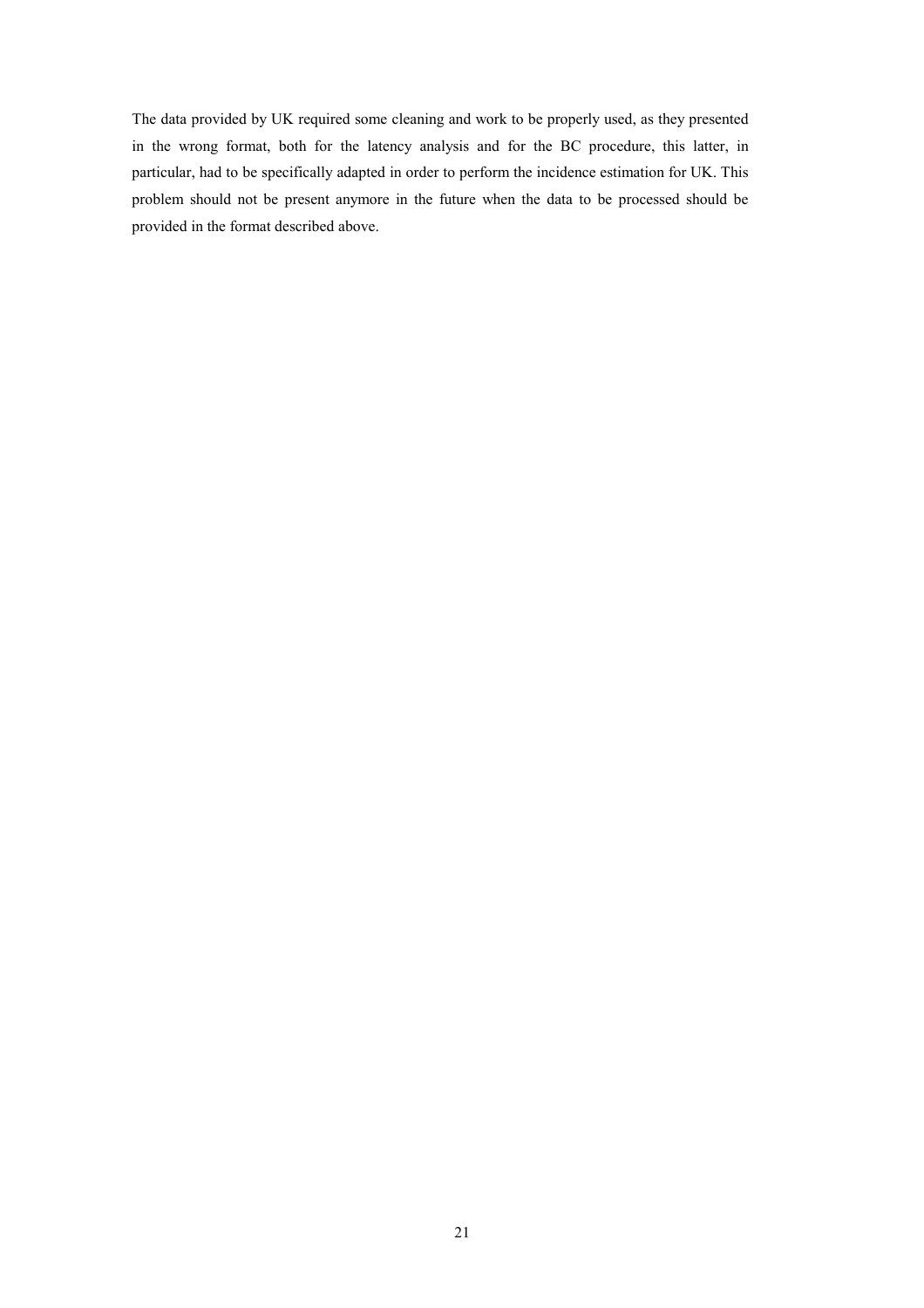| <b>Variables</b>                                              | <b>Field length</b>  | <b>Notes</b>                         |                    |  |
|---------------------------------------------------------------|----------------------|--------------------------------------|--------------------|--|
| Health care service type                                      | 3 bytes              | $A21$ = Public health care services  |                    |  |
|                                                               |                      | $B21$ = Private health care services |                    |  |
| Geographic area                                               | 15 bytes             |                                      |                    |  |
| Date (aammgg)                                                 | 6 bytes              | **0630<br>**1231                     |                    |  |
| Total incidence (number) of<br>new DUs in treatment, male     | 4 bytes              |                                      |                    |  |
| Total incidence (number) of                                   | 4 bytes              |                                      |                    |  |
| new DUs in treatment, female                                  |                      |                                      |                    |  |
| Incidence (number) of new DUs in treatment<br>by age category |                      | Age categories<br>Until 31-12-1990   | Since 1-1-1991     |  |
|                                                               |                      | < 15                                 | $<$ 15             |  |
| Male - age cat. 1<br>Female - age cat. 1                      | $\overline{4}$ bytes | $<$ 15                               | $<$ 15             |  |
|                                                               | 4 bytes              | $16 - 18$                            | 16-19              |  |
| Male - age cat. 2                                             | 4 bytes              |                                      |                    |  |
| Female - age cat. 2                                           | 4 bytes              | $16 - 18$                            | 16-19              |  |
| Male - age cat. 3                                             | 4 bytes              | 19-22<br>19-22                       | 20-24<br>$20 - 24$ |  |
| Female - age cat. 3                                           | 4 bytes              |                                      |                    |  |
| Male - age cat. 4                                             | 4 bytes              | $23 - 25$                            | 25-29<br>25-29     |  |
| Female - age cat. 4                                           | 4 bytes              | $23 - 25$                            |                    |  |
| Male - age cat. 5                                             | 4 bytes              | 26-30                                | 30-34              |  |
| Female - age cat. 5                                           | 4 bytes              | 26-30                                | 30-34              |  |
| Male - age cat. 6                                             | 4 bytes              | $31 - 40$                            | 35-39              |  |
| Female - age cat. 6                                           | 4 bytes              | $31 - 40$                            | 35-39              |  |
| Male - age cat. 7                                             | 4 bytes              | $>40$                                | $>39$              |  |
| Female - age cat. 7                                           | 4 bytes              | $>40$                                | >39                |  |
| Male - age cat. 8                                             | $\overline{4}$ bytes | <b>NA</b>                            | <b>NA</b>          |  |
| Female - age cat. 8                                           | 4 bytes              | <b>NA</b>                            | <b>NA</b>          |  |
| Incidence of new DUs in treatment by occupation               |                      | Occupation categories                |                    |  |
| Male                                                          | 4 bytes              | No occupation                        |                    |  |
| Female                                                        | 4 bytes              | No occupation                        |                    |  |
| Male                                                          | 4 bytes              | Looking for the first occupation     |                    |  |
| Female                                                        | 4 bytes              | Looking for the first occupation     |                    |  |
| Male                                                          | 4 bytes              | Unoccupied                           |                    |  |
| Female                                                        | 4 bytes              | Unoccupied                           |                    |  |
| Male                                                          | 4 bytes              | Under-occupied                       |                    |  |
| Female                                                        | 4 bytes              | Under-occupied                       |                    |  |
| Male                                                          | 4 bytes              | With stable occupation               |                    |  |
| Female                                                        | 4 bytes              | With stable occupation               |                    |  |
| Male                                                          | 4 bytes              | Student                              |                    |  |
| Female                                                        | 4 bytes              | Student                              |                    |  |
| Male                                                          | 4 bytes              | <b>NA</b>                            |                    |  |
| Female                                                        | 4 bytes              | <b>NA</b>                            |                    |  |
| Incidence of new DUs in treatment by<br>education level       |                      | <b>Education levels</b>              |                    |  |
| Male                                                          | 4 bytes              | None                                 |                    |  |
| Female                                                        | 4 bytes              | None                                 |                    |  |
| Male                                                          | 4 bytes              | Junior degree                        |                    |  |
| Female                                                        | 4 bytes              | Junior degree                        |                    |  |
| Male                                                          | 4 bytes              | "Low medium degree"                  |                    |  |
| Female                                                        | 4 bytes              | "Low medium degree"                  |                    |  |
| Male                                                          | 4 bytes              | High school                          |                    |  |
| Female                                                        | 4 bytes              | High school                          |                    |  |
| Male                                                          | 4 bytes              | University degree                    |                    |  |
| Female                                                        | 4 bytes              | University degree                    |                    |  |
| Male                                                          | 4 bytes              | <b>NA</b>                            |                    |  |
| Female                                                        | 4 bytes              | <b>NA</b>                            |                    |  |

*Table 3.1. Legend: Description of the structure of treatment data file used the EB-BC*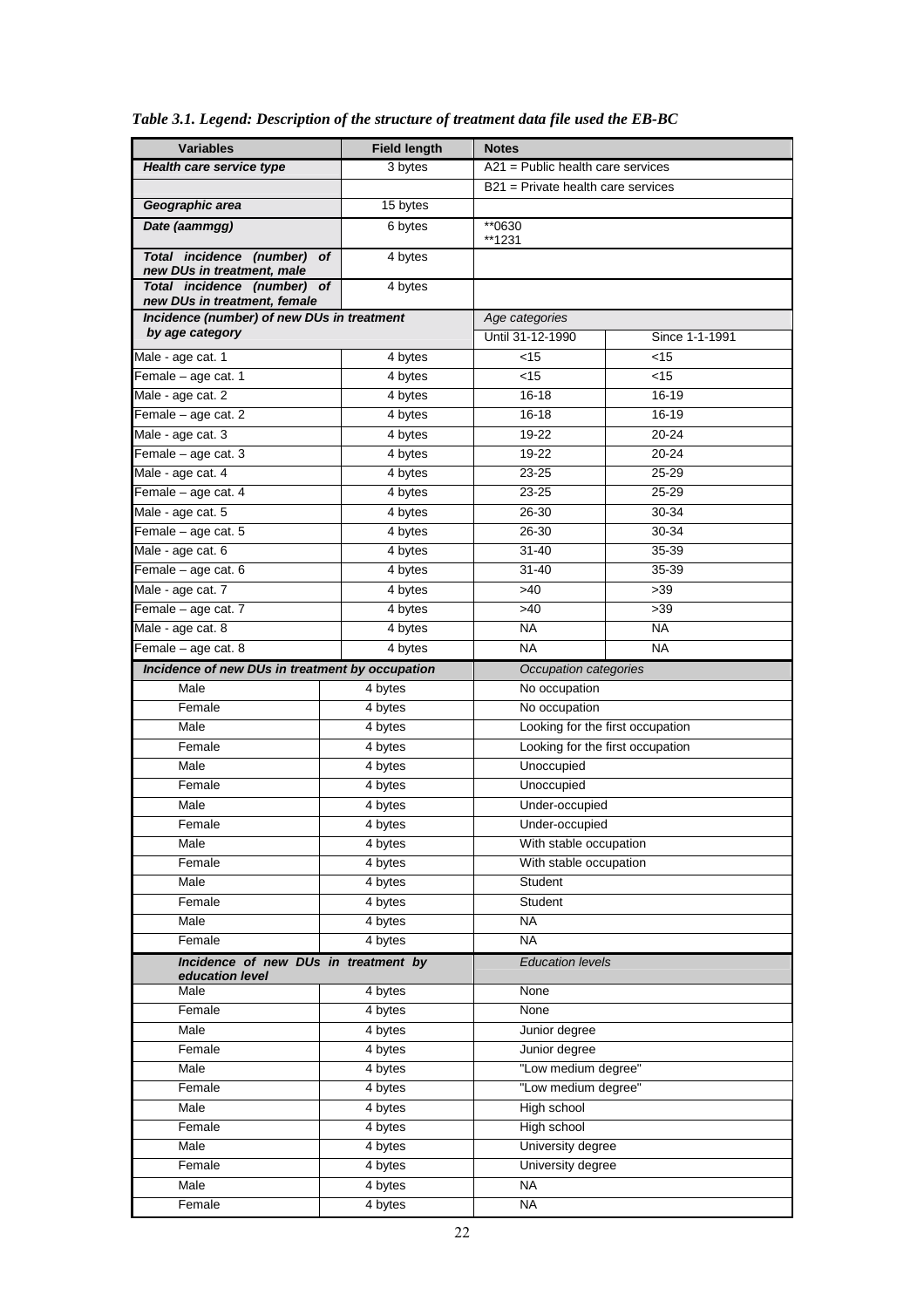#### <span id="page-23-0"></span>*3.3.2. The models allowed as latency period distributions.*

The EB-BC method has been modified, with respect to the previous version set up to study the HIV/AIDS epidemic, in order to allow the use of the various models for the latency period distributions, according to the results of the latency period analysis. In particular the following models have been considered:

- 1. Markov model (as originally in the ECMAS study (see Appendix 2), allowing for forward and backward jumping to stages)
- 2. Approximate Markov model when in fact a Gamma distribution is fitted (by equating the fisrt two moments of the Gamma to a sum of k independent exponentials with rate  $\lambda_i$  of which the first k-1 have an equal rate  $\lambda$ , k is chosen heuristically)
- 3. Gamma
- 4. Weibull
- 5. Log-Normal

When performing the EB-BC with age-covariate, once one of the five models above has been specified, it is possible to use just one set of parameter values for every age-category or a different set for each category. Clearly, the latter option should be chosen in case the latency period analysis would provide a different estimate of the latency period distribution for each age-category in parametric form.

#### *3.3.3. Output provided by the EB-BC.*

The output provided by the EB-BC consists of different incidence and prevalence figures and of the corresponding confidence intervals. Such results are summarised in 6 graphs and 2 ASCII tables (see appendix 2)

For each age category and for the total population, if the "age at first treatment" covariate is included in the EB-BC model, and just for the total population, if the covariate is not included, the following figures are provided:

1. observed yearly incidence of DUs in treatment

- 2. estimated yearly incidence of DUs in treatment (with confidence intervals)
- 3. estimated yearly cumulative incidence of DUs in treatment (with confidence intervals)
- 4. estimated yearly cumulative incidence of DUs (at first problem use of drug)
- 5. estimated yearly incidence of DUs (at first problem use of drug) (with confidence intervals)

Some other figures, such us the prevalences, could be easily provided as well, but they should be based on some hypothesis requiring information not available yet.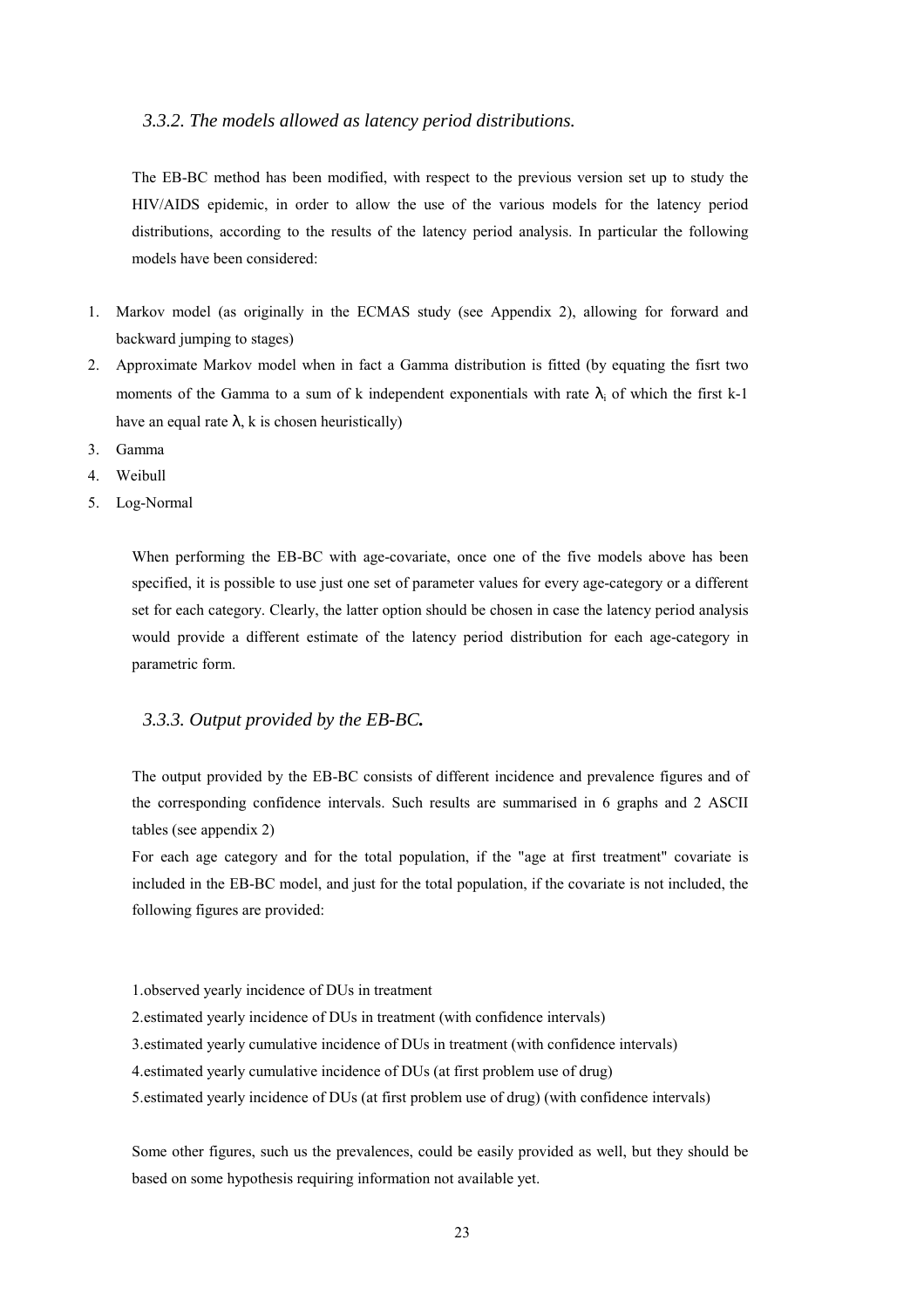# <span id="page-24-0"></span>*3.4. Results*

The EB-BC was applied separately for Italy, The Netherland and United Kingdom, by using the treatment data, which were provided by the health care services of each Country as mentioned in section 3.3.2, and various estimates of the latency period distribution. In particular for each country, the EB-BC was performed both with and without the inclusion of the age-covariate in the model, and by modelling the latency period either with a Gamma and with a Weibull densities, whose parameter are those estimated in section 2 (Table 2.3.). Clearly the results obtained are local, and therefore they are shown in detail in each country report. Nevertheless in this section an overview of such results is given through the Figures 3.1 and 3.2. The two figures show, for each country, respectively the curves of yearly incidence of problem drug use, and of yearly incidence of DUs presenting to treatment, as obtained with and without the age-covariate and for the various latency period distribution estimates used.

It is important to stress that such results must be considered just as preliminar. Nevertheless, they can provide some qualitative comparisons about the extent and the dynamic of problem drug use in the three countries. Clearly, the incidence curves represented in the figures do not allow us to compare the magnitude of the problem among the countries, since they do not take into account the total number of inhabitants of each country or city. On the contrary the figures show the differences in the location and number of peaks, and in the scope of the problem drug use in the three countries.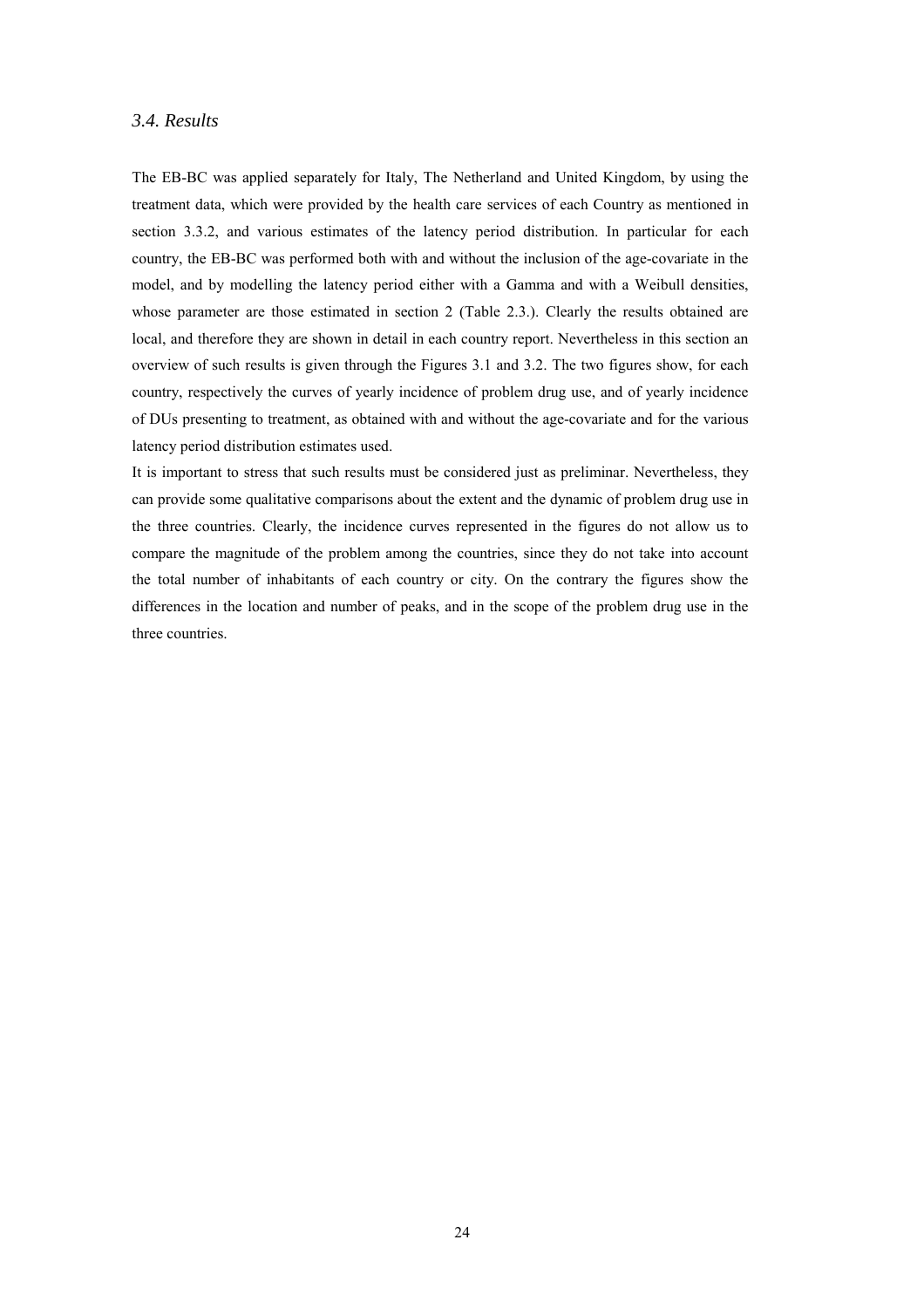

**Incidence of DUs - Male & Female**









UK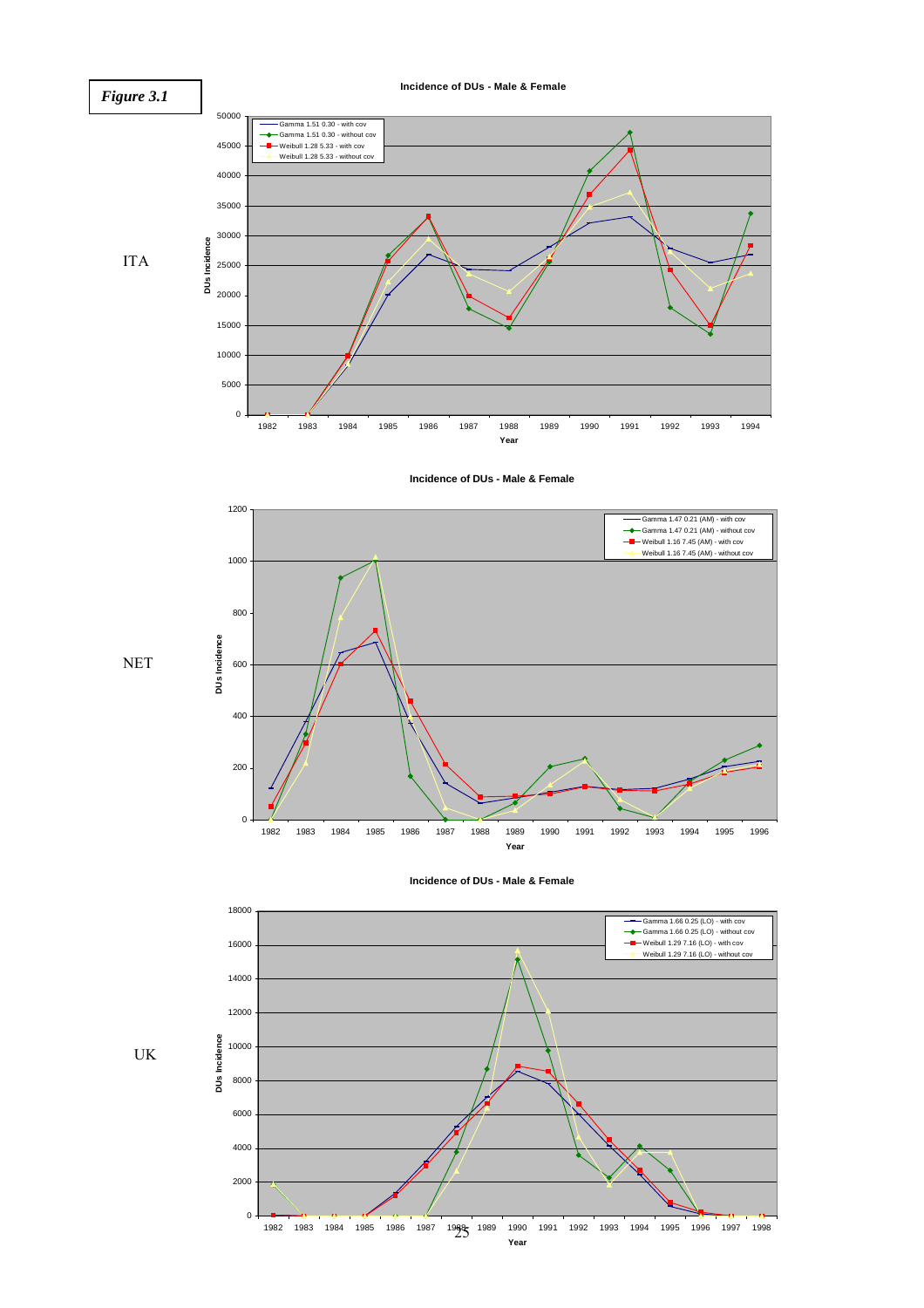#### *Figure 3.2*

#### **Incidence of DUs under treatment - Male & Female**



**Incidence of DUs under treatment - Male & Female**



**Incidence of DUs under treatment - Male & Female**



UK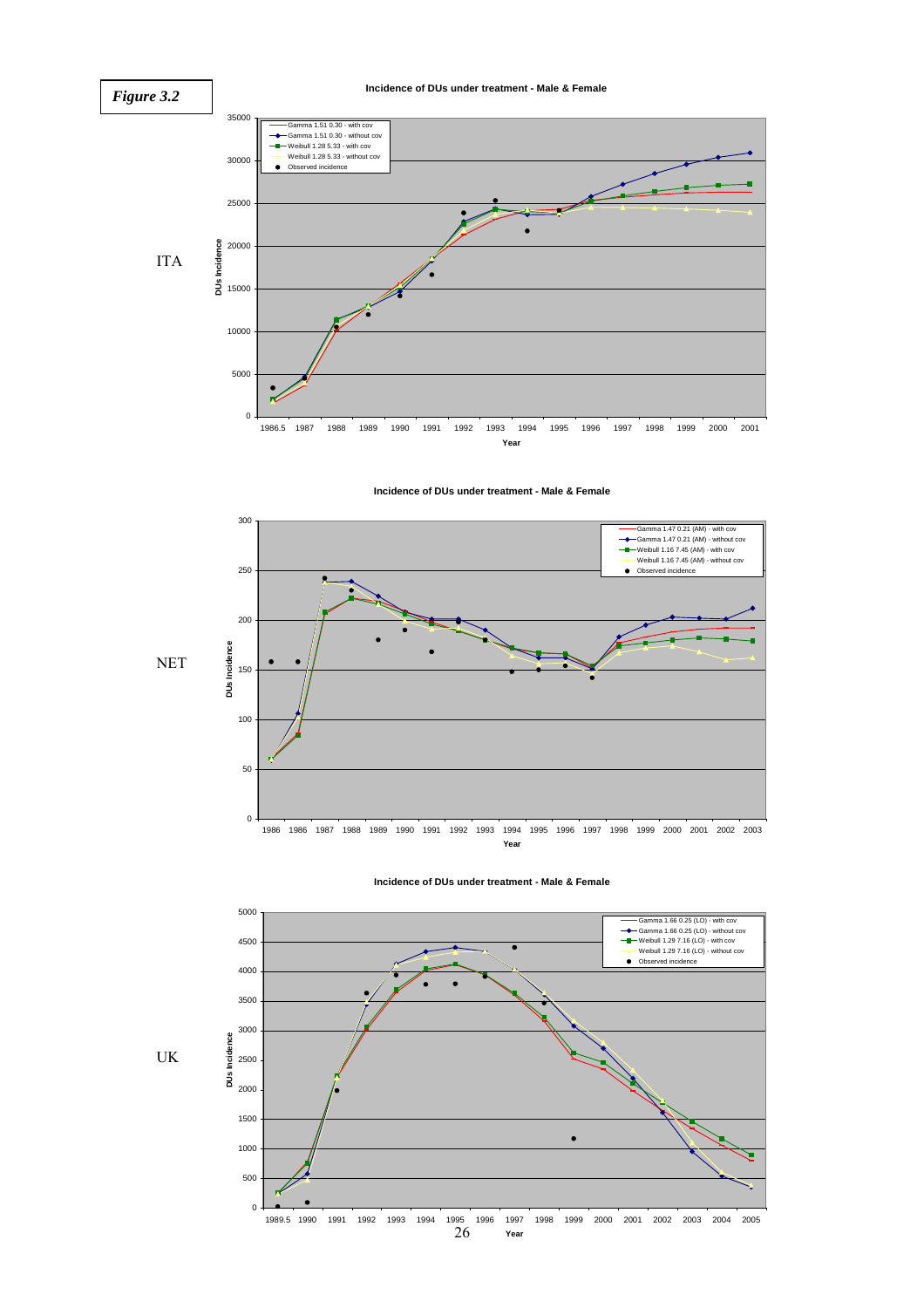#### <span id="page-27-0"></span>*3.5. Sensitivity analysis of EB-BC method*

In order to evaluate the performance of the EB-BC in investigating the extent and the dynamics of problem drug use, a sensitivity analysis, particularly regarding the inclusion of the age-covariate in the model and the choice of the latency period distribution, was performed.

The Italian data about DUs in treatment in the public institutions, without any inflation for the proportion of double counting and for the proportion of drug users in treatment who are not heroin users (see country report), were used; 8 estimates of latency period distribution (4 Gamma and 4 Weibull models), as provided by the latency period analysis performed for 4 Italian cities (Rome - RM, Milan - MI, Frosinone - FR, Latina - LT) were considered. The EB-BC was performed both with and without the age-covariates.

It is important to note that the fitting of the estimated latency period distributions while was generally good for Rome, Frosinone and Latina, was quite poor for Milan (see country report).

Figures 3.3 and 3.4 report the curves of the incidence of problem drug use and of the observed and expected incidence of DUs in treatment (therapy data -incidence) for the total population, as provided by the EB-BC performed with and without the age-covariate, and corresponding to the 8 latency period distributions. The problem drug use incidence curves showed in Figure 3.3 are all bi-modal and all included in a quite narrow range. Just 2 curves, both obtained by performing the EB-BC without the age-covariate and by using respectively the Weibull models estimated through the Rome and Milan data, are quite different from the others. At a first glance, it appears that the application EB-BC model with the age-at first treatment covariate provides curves that are smoother than those obtained by the model without the age covariate. Moreover Figure 3.3 provides evidence that the method is more sensitive to the values assumed by the parameters of the latency model rather than to the parametric form of these models. For example it can be seen that the curves obtained by using the gamma and the Weibull densities estimated for the city of Latina, are closer to each other than the curves based on the gamma densities estimated for Rome and Latina. On the other hand it should be stressed that, in order to obtain a good picture of the problem drug use at national level, it is important to use an estimate of the latency period distribution based on a data set representative of the whole country under study, rather than just of a "peculiar" city like Rome as in the present estimation (Rome is the Capital of Italy, the biggest, and the most densely populated city of the Country).

From Figure 3.4. it can be observed that, the fitting of the expected to the observed treatment data is quite satisfactory, and similar to each other, for any one of the latency models. The same figure provides evidence that, for each latency period distribution, the right tails of the expected incidence of DUs (the predicted incidence) in treatment are heavily determined by the corresponding estimated curves of incidence of problem drug use reported in Figure 3.3.

#### *Figure 3.3. Incidence curves for the total population estimated by the Empirical Bayesian Back-Calculation procedure with different models of the latency period distribution.*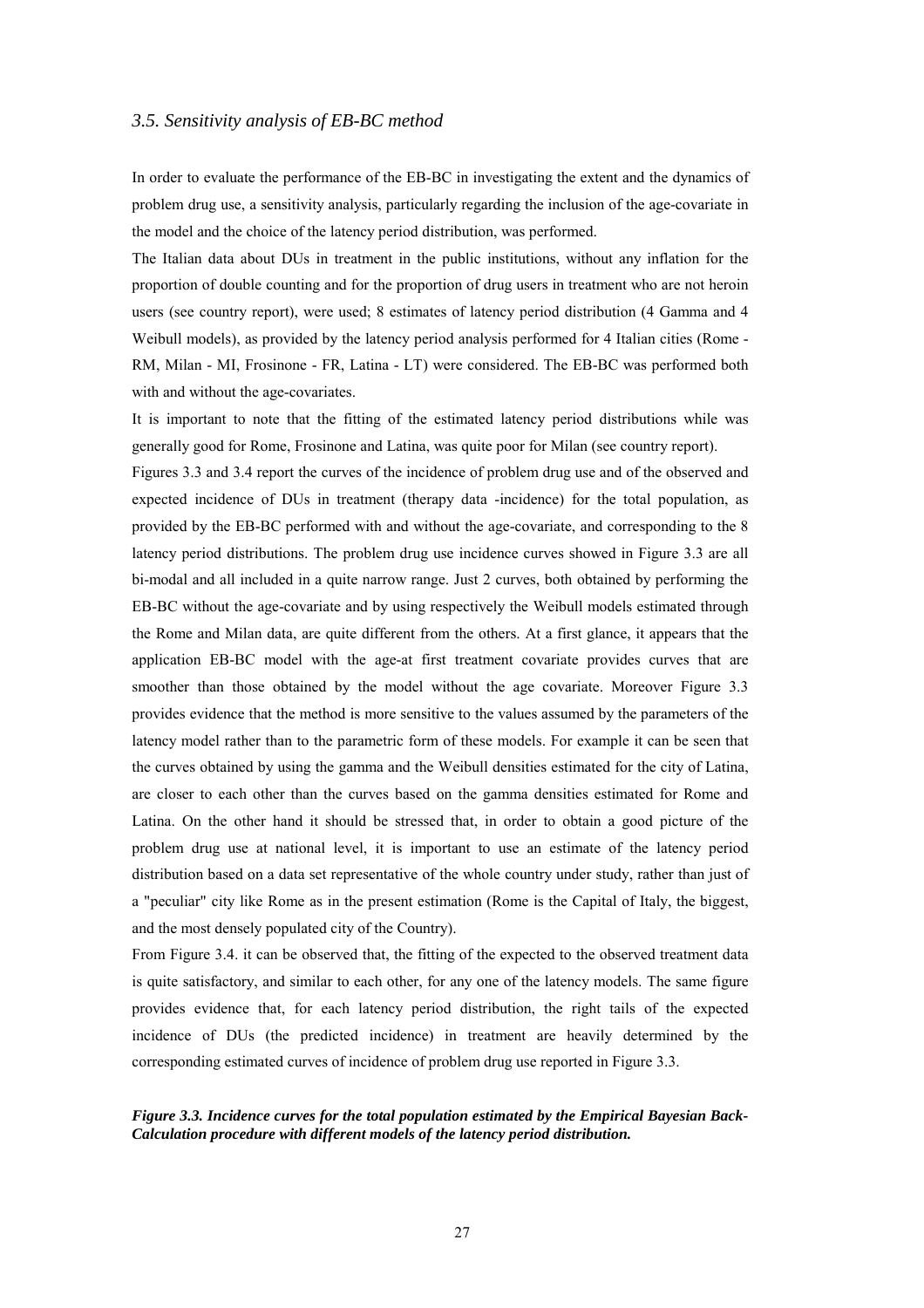**Incidence of DUs - Male & Female**



The Figure 3.3 shows null incidence values for years 1982 and 1983: this is very likely an effect of some constrains used in the EB-BC. Such constrains assumes in fact a null incidence of problem DUs before 1982, but such date could be easily changed according to some plausible hypothesis *Figure 3.4. Incidence curves for the presentation to therapy estimated by the Empirical Bayesian Back-Calculation procedure with different models of the latency period distribution and observed data.*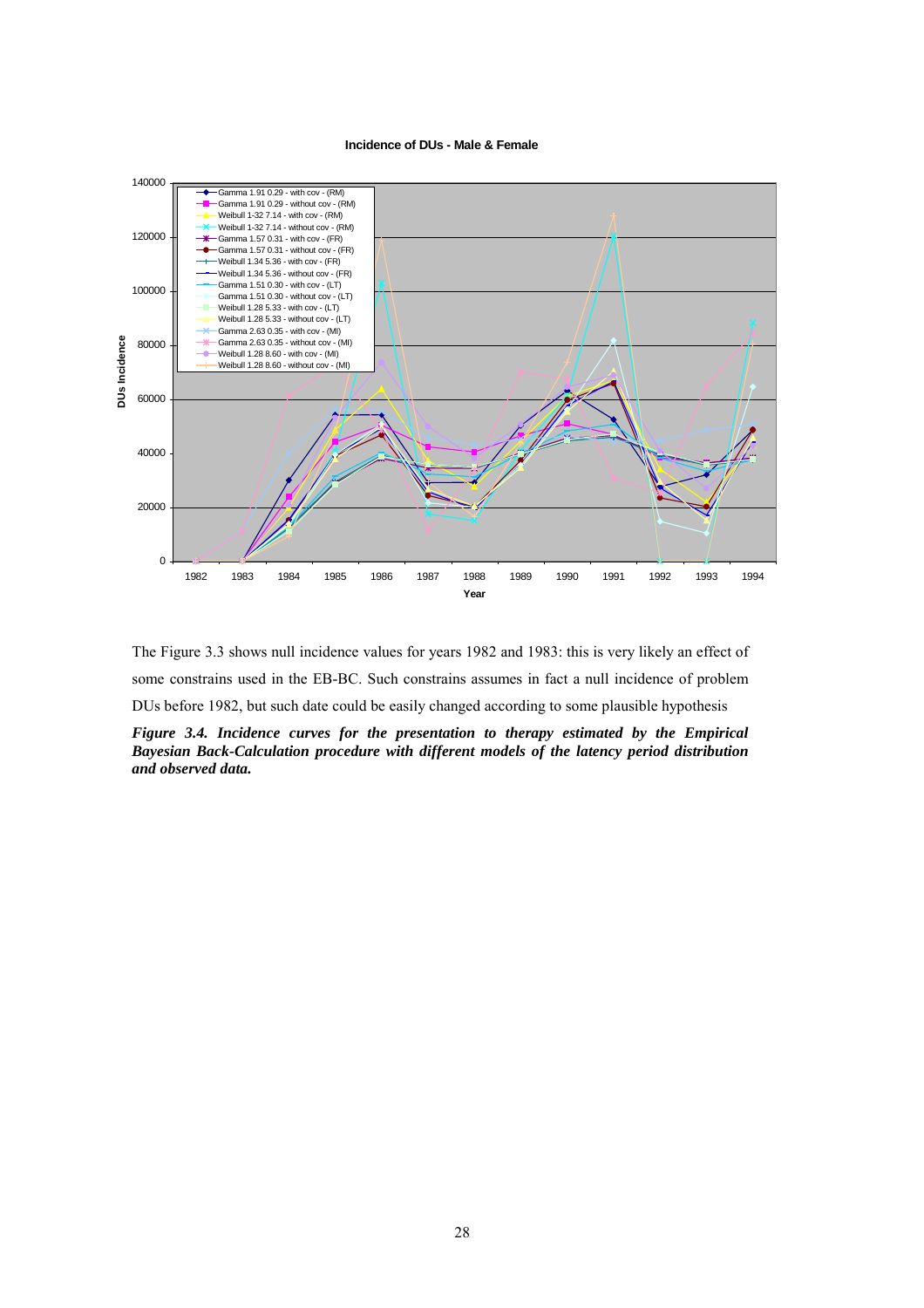**Incidence of DUs under treatment - Male & Female**

<span id="page-29-0"></span>

### **4. Conclusive remarks and further developments.**

From the results of the analysis of the different data sets provided by the partners, both for the estimation of the latency period distribution and of the incidence of problem drug use, reported above and, more extensively, in the country and local reports, we can conclude that:

- 1. The latency period appears to be remarkably similarly distributed over different sites, with a median of between four and six years and an average of between five and seven years. This time-lapse, however, appears to be much longer than this in young drug users and inner-city drug users. Differences relating to ethnicity also where observed, whenever this covariate could be included in the analysis. The parametric models which seem to be more suitable to represent the distribution of the latency period belong to the gamma and Weibull families.
- 2. The incidence curves provided by the BC estimation procedure are strongly dependent on the latency period model chosen, but the location of the peaks of the epidemic seems to be a robust parameter. Also the qualitative trends seem to be robustly estimated. The cumulative incidence curves, which provide an overall size of the epidemic, also show a low sensitivity to the model chosen for the latency period distribution.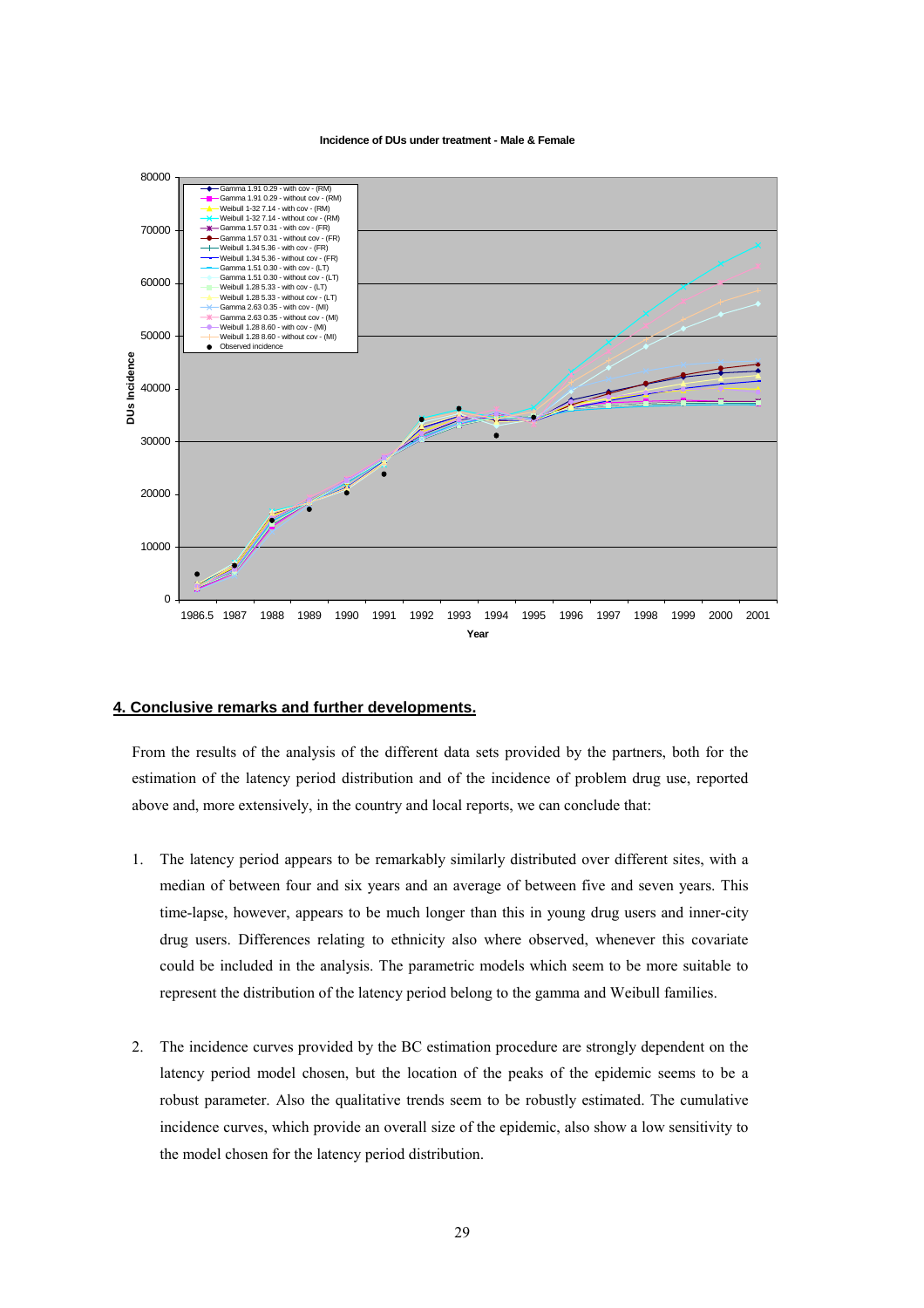It must be noted that yet if the performance of the EB-BC applied to the HIV/AIDS field are known to be good, this is just the first time such methodology is used for studying the problem drug use, therefore the software used is only a beta test version.

Other problems are related to the various possible biases which affect the data available for both the latency and the EB-BC analysis:

- *1) Latency period:*
- there might be some bias because there is no standardised way to ask the age at first heroin use at the treatment centres. When, at a treatment centre, the question "how long are you using drugs?" is raised, the client can interpret this question as the period of uninterrupted drug use before treatment demand. When the period of drug use is interrupted, the latency period seems to be shorter, and the age of starting drug use will be higher than real figures.
- Age of first use is less reliable than age. This affects both ends of the distribution, in particular ages under 12 and those over 30 of "age at first use". Short latency periods observed for older drug users are less reliable than short periods among younger users.
- Estimates of the latency period using treatment/surveillance data may under-estimate the true value because the data are right truncated. This bias is higher for recent epidemics whereas it will be minimal for older (stabilised) epidemics.
- The latency period can be analysed by entry cohort (i.e. by year of first report) or by "onset" cohort (i.e. by year of first use). All being equal they produce the same estimates. However, if incidence changes over time, analyses by entry cohort may be biased as they tend to produce decreasing observed periods when incidence is increasing and viceversa.
- There might be some bias due to local peculiarities of the therapy services. For example, in Amsterdam large scale methadone programmes started at 1980 and opiate users couldn't apply for treatment during the ë70s. Therefore, during the first years, the latency period will be prolonged. This bias could be corrected including in the study only opiate users who demanded for treatment for the first time after 1985. Further details on this subject are reported in the country and local reports.
- There seem to be differences in latency period between drug users originating from different countries (see Amsterdam, Portugal and UK reports). These differences could reflect differences in the onset of the heroin epidemic among different subgroups. In this case the heroin epidemic among those originating would be the oldest, followed by the epidemics among the other groups. When the epidemic grows the latency period will increase, especially when the incidence is decreasing. The same effect may affect the stratified analysis with respect to other variables, such as "route of administration" or "sex" (see country reports).

#### *2) Back-Calculation:*

- the main problem related to the data used to apply the BC procedure is represented by the double counting (see Italy country report) which causes the actual incidence of DUs presenting to treatment be lower than the observed one, and, as a consequence a bias in the EB-BC estimates. An attempt to overcome such problem could be done by inflating the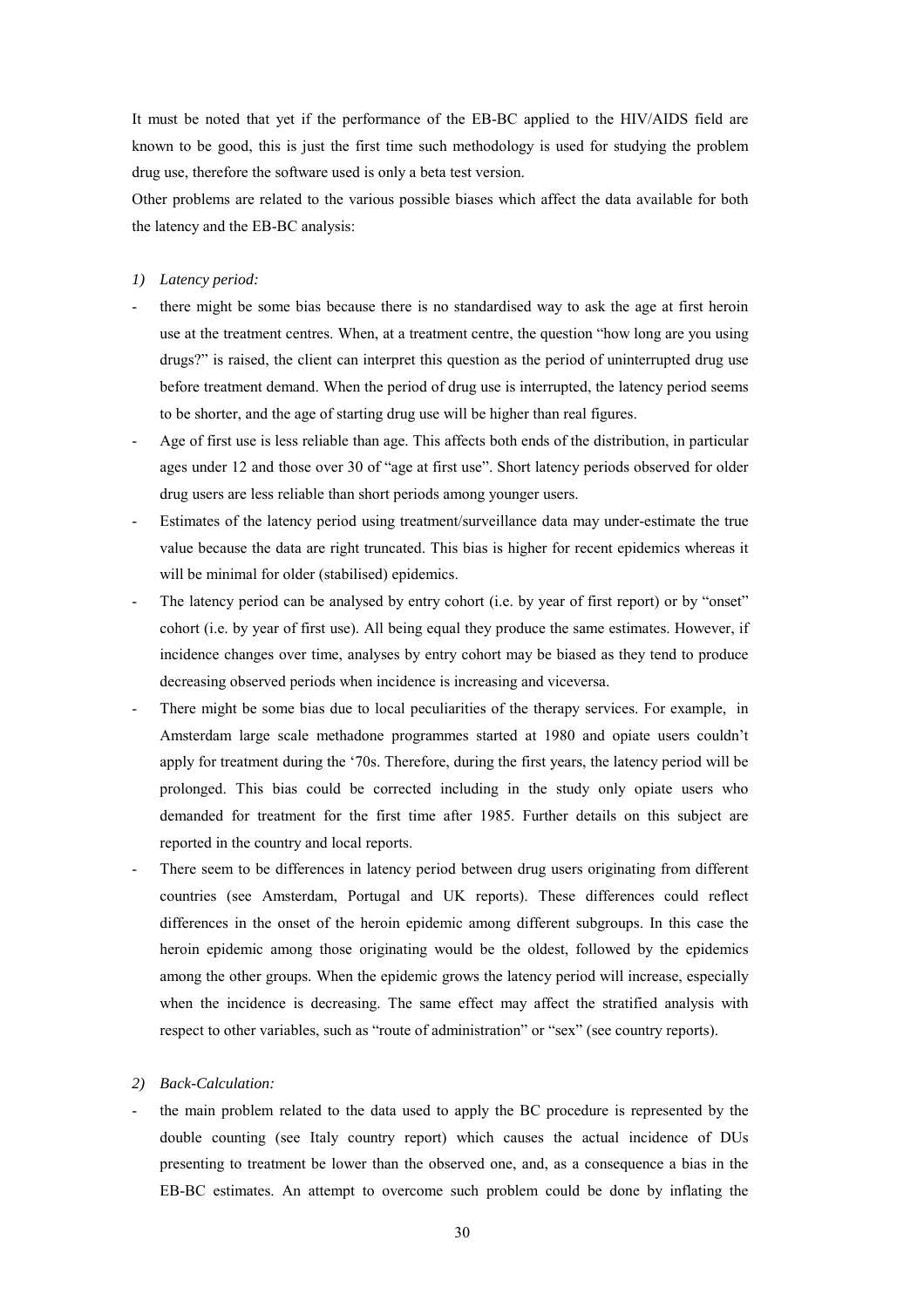observed incidence data, on the basis of some information about the amount of double counting, if available. The possible biases introduced by the double counting in the estimated incidence curves of DUs and DUs presenting to treatment were investigated through a sensitivity analysis described below. The analysis was performed by applying the EB-BC to the complete Italian data-set and to the same data-set but with a 30% inflation, with and without the age-covariate and by using the Gamma and the Weibull models for representing the latency period. Figures 4.1 and 4.2 show the incidence curves of DUs as estimated by the EB-BC, respectively with and without the inclusion of age-covariate, applied to the observed treatment data with (Total Population) and without (Inflated Population) double counting. It can be noted that, yet if the double counting does not appear to have any effect on the location and on the number of peaks of the estimated DUs incidence curves, the curves are different not just in level but also in shape. Moreover the effect of double counting changes depending on the latency period distribution used, and on the age-covariate being included or not in the EB-BC model. In particular, the differences in the shape of the incidence curves are more evident if the Weibull rather than Gamma distribution was used. Similar, and even stronger, are the effects of double counting on the estimated incidence of DUs presenting to treatment, whose curves, corresponding to the total and inflated population, and to the various latency period distribution are reported in Figures 4.3 and 4.4, respectively for the EB-BC performed with and without the age-covariate. From Figure 4.3, i.e. EB-BC with age covariate, is evident that the model fitting is poorer when the total data rather than the inflated data were used. Finally, it should be noted that, when applying the EB-BC without age-covariate (Figure 4.4), the double counting produces a rather dramatic overestimation of future incidence of DUs presenting to treatment.

Since the DUs epidemic starting year needs to be inputed as an external parameter in the EB-BC model, a further sensitivity analysis was carried out, on the basis of the Italian data, in order to evaluate the effect of different starting point on the results. The analysis was performed by applying the EB-BC to the observed incident cases of DUs in treatment in Italy, ("inflated" as much as 30%, for taking into account the double counting and proportion of DUs non-heroin users), up to the end of 1991, and by using the Gamma latency period distribution. Four different starting points were considered (1978, 1980, 1981 and 1982). In order to assess the "best starting year", the Pearson Chi-square index was then used for comparing, for the years 1992-1994, the incidence of DUs in treatment projected by the EB-BC and the observed incidence data. Figure 4.5 and 4.6 report respectively the incidence curves of problem drug use and of DUs presenting to treatment and the Chi-square values.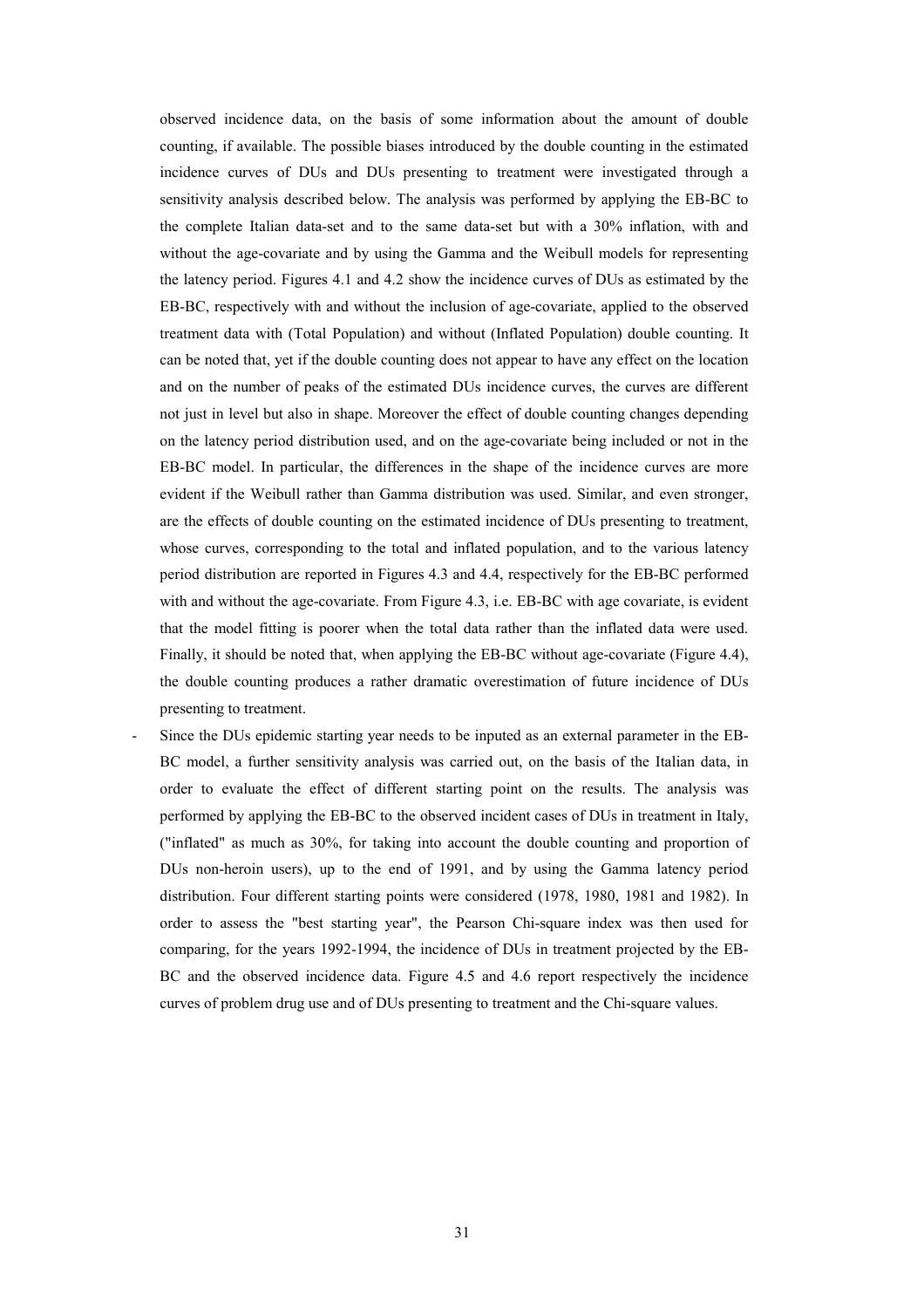*Figure 4.1. Sensitivity analysis for double counting: Incidence of DUs estimated through the EB-BC with age covariate.* 



**Incidence of DUs - Male & Female**

*Figure 4.2. Sensitivity analysis for double counting: Incidence of DUs estimated through the EB-BC without age covariate.* 



**Incidence of DUs - Male & Female**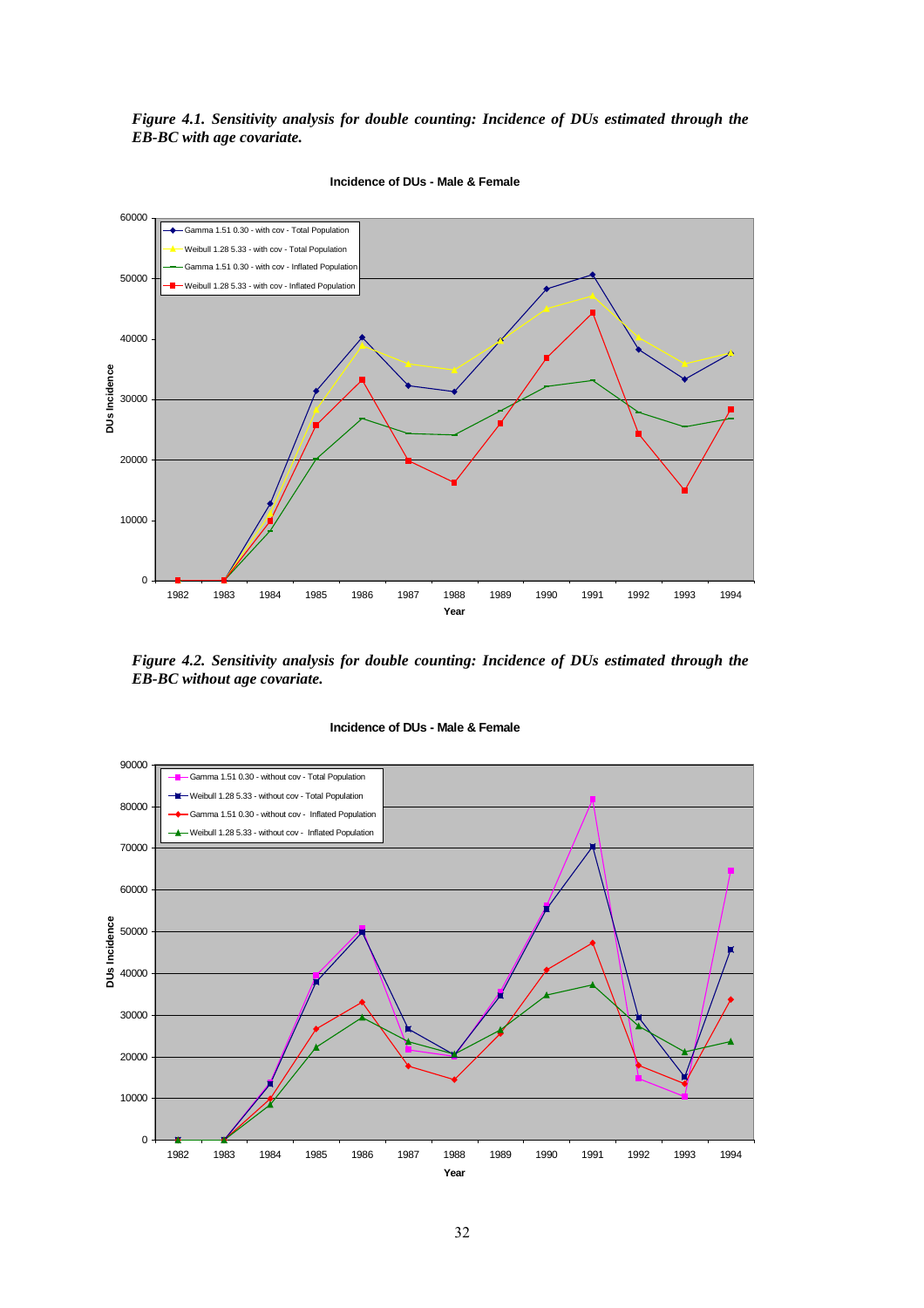*Figure 4.3. Sensitivity analysis for double counting: Incidence of DUs presenting to treatment estimated through the EB-BC with age covariate.* 



**Incidence of DUs under treatment - Male & Female**

*Figure 4.4. Sensitivity analysis for double counting: Incidence of DUs presenting to treatment estimated through the EB-BC without age covariate.* 

**Incidence of DUs under treatment - Male & Female**

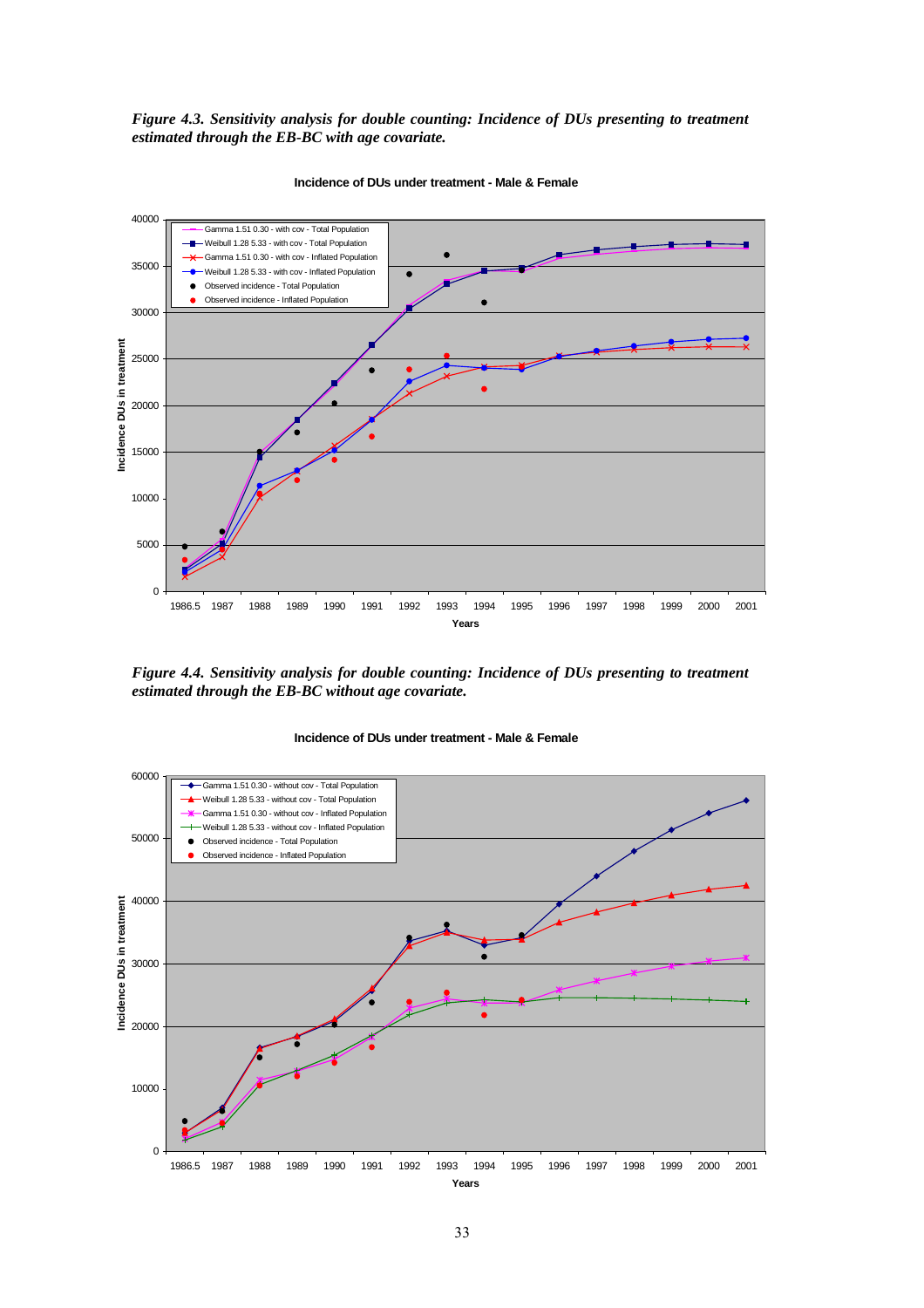*Figure 4.5. Sensitivity analysis for epidemic starting year: Incidence of DUs estimated through the EB-BC with age covariate.* 



**Incidence of DUs - Male & Female**

*Figure 4.6. Sensitivity analysis for epidemic starting year: Incidence of DUs presenting to treatment estimated through the EB-BC with age covariate.* 



**Incidence of DUs under treatment - Male & Female**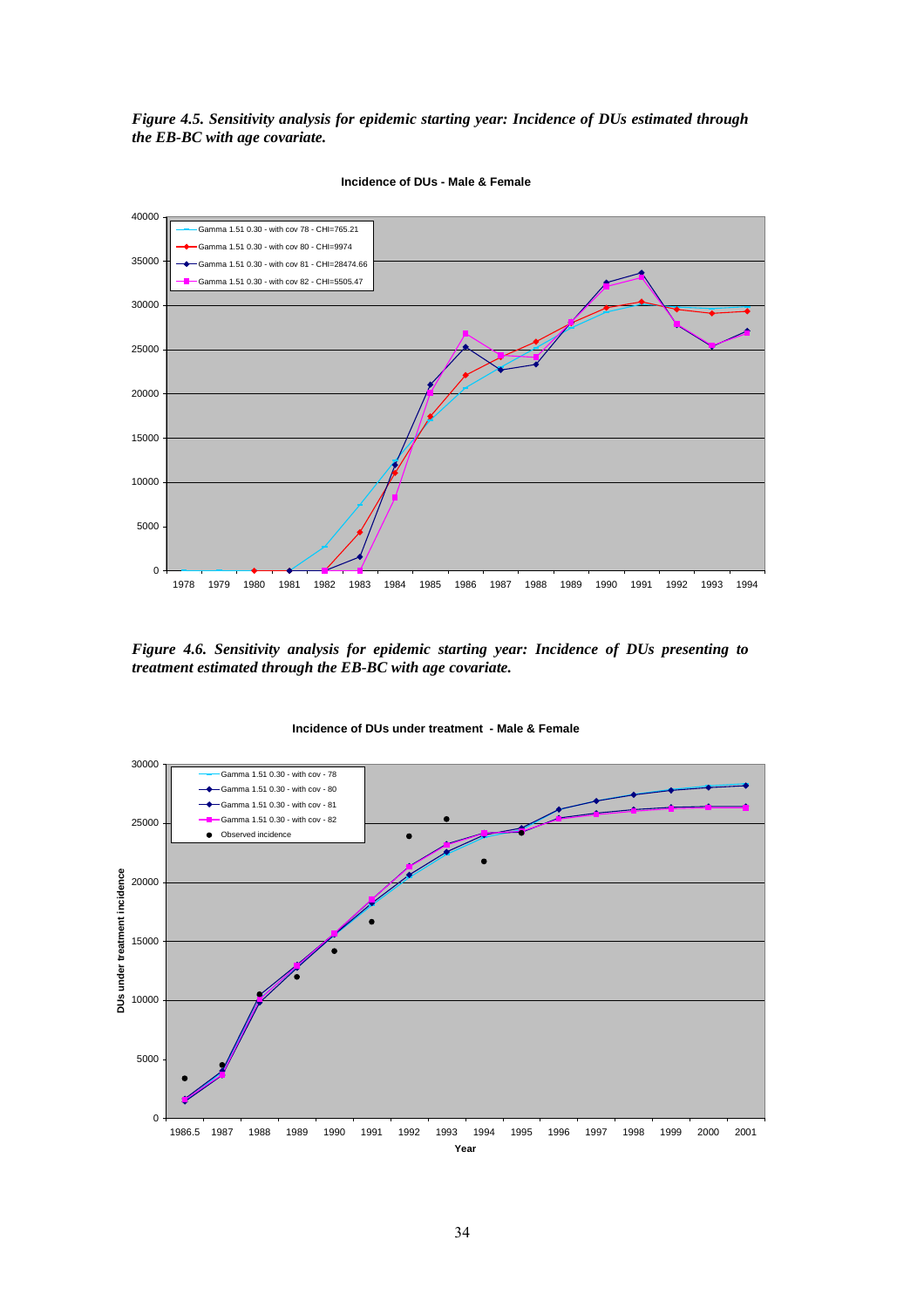- . It is important to stress that the choice of the epidemic starting year should not be determined just on the basis of the Chi-square value, since external epidemiological information on the DUs epidemic must be taken into account as well. In particular it would be important to consider any available information on the extent and trend of the DUs incidence curve, possibly provided by observational study.
- Several developments can be proposed to improve the results obtained within the present pilot project, in particular to correct the possible biases discussed above:
- Future analyses need to estimate latency period by "onset" cohort, in order to test further whether it does vary by the cofactors evidentiated in the present work.
- Introducing specific questions on type and age of "first treatment" demand into routine surveillance would improve the above analyses and help the interpretation of trends of problem drug users seeking treatment. Introducing questions on age at first use would also be of value.
- Drug surveillance systems tend to collect many data items. The reliability of these would be increased if a core data set was identified. For epidemiological purposes age of first use is an essential data item, and needs to be collected better.
- The bias introduced in the estimates of the latency period distributions, due to the right truncation of the data available for the analysis, might be corrected using other external information and standard models and methods.

Other possible methodological developments should be aimed at reducing the uncertainties of the estimate of the drug use incidence in recent years, which constitute the main difficulties in applying BC estimation procedures. Two approaches can be proposed for this important task:

- The development of a dynamic (compartmental) model of the drug user career to estimate the size of the drug epidemic by a different approach and gather further information on the behaviour of the incidence curve in recent years. This approach, based on the joint use of the BC method and the dynamic model, was recently applied in the AIDS epidemic framework with very promising results (Ravà et al., 1998).
- The second possibility is to develop a method based on the snapshot estimation procedure proposed by Kaplan and Brookmeyer (1999), specifically to estimate "recent HIV incidence ratesî, which was successfully applied to estimate the HIV incidence in Israel (Kaplan, Kedem and Pollack, 1998). In simple words, the snapshot estimation method to estimate recent HIV infections uses a single cross-sectional sample of HIV infected individuals and a model of a marker related to the progression of the disease. Let us consider, for example, the CD4 cell counts; if a region R of the possible values of the marker is fixed, say, for example, R={values > 900}, then it is possible to calculate the expected time spent by the marker in the fixed region for an HIV infected individual. If, out of a sample of n individuals, a proportion  $\pi$  shows the marker in the fixed region, and if a proper model of the marker dynamics is available, then the proportion of infections occurred in the recent past can be estimated. The implementation of the method for the actual problem drug use analysis can be conducted by choosing different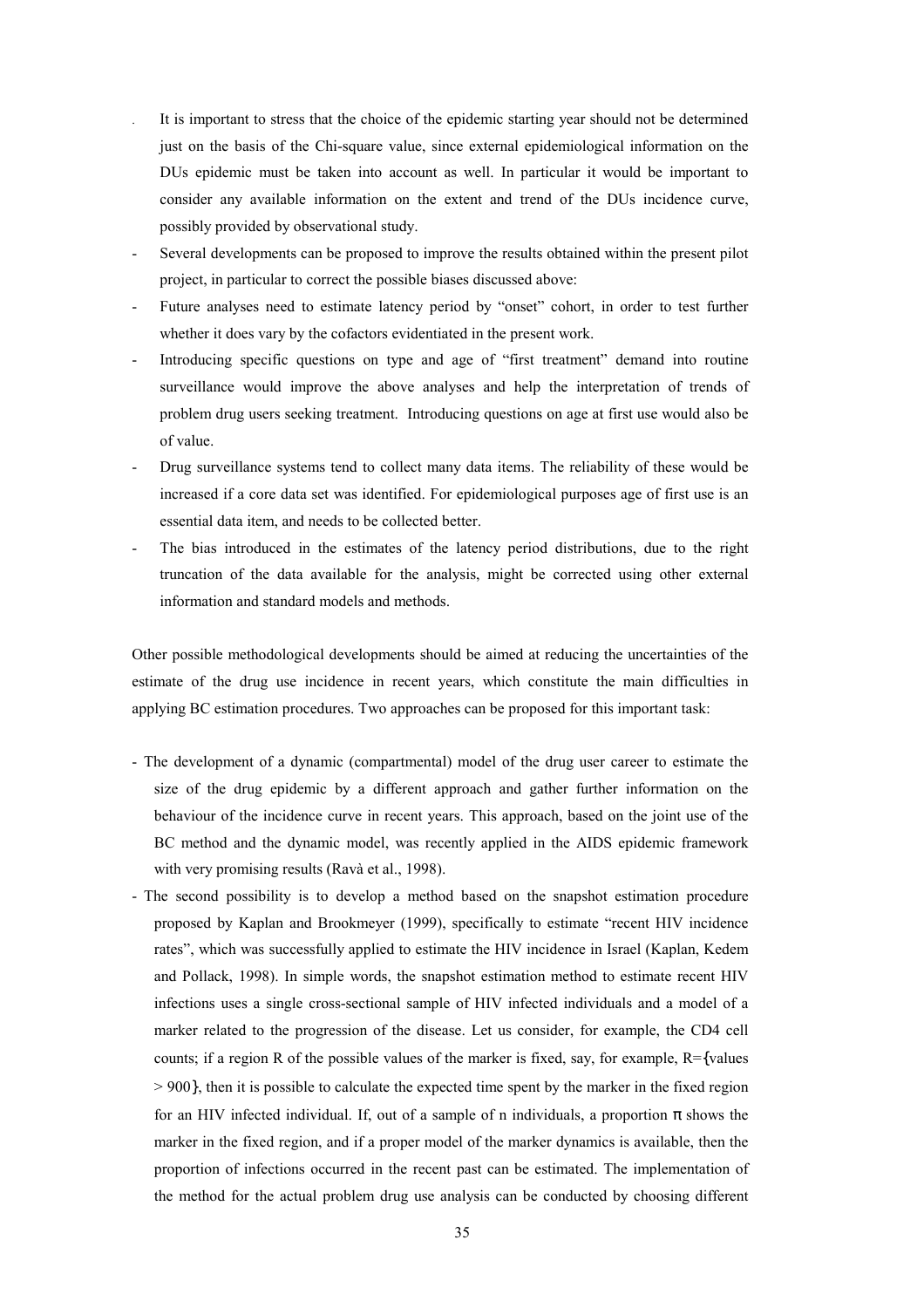markers related to the "typical" drug user career. Let us consider, for example, a sample of drug users in treatment, ask how many people are there for the first time (or for the second). This, combined with a model of people moving in and out of drug treatment over time, allows the use of the snapshot method: the probability that the marker is in the fixed region is replaced by the probability that a person is in drug treatment for the first time. Suppose that a fraction *F* of all drug users never enter drug treatment. For those who do, suppose that D is the average duration of time spent in treatment in the first episode, then the expected time  $\tau$  spent by the marker in the region is given by  $\tau=(1-F)D$ . If p is the estimated prevalence (proportion) of problem drug use in the population and  $\pi$  is the proportion of drug users in treatment for the first time, then the recent incidence rate of problem drug use can be estimated by:

$$
incidence = \frac{p\pi}{(I - p)\tau}
$$

which is the general formula of the snapshot estimator reported in Kaplan and Brookmeyer (1999).

A possible alternative marker may be related to the first phase of (non-problematic) drug use which was studied for some italian sites (see Italy country report). In this situation the sample of drug users should be taken from the total population of users and not only from the clients of therapy services, the probability that the marker is in the fixed region is replaced by the probability that a person is in the first phase of drug use, the rest is quite similar to the example outlined above.

Further methodological developments can be proposed:

- The first one, explained in the following, is aimed at estimating the total incidence of problem drug use  $I_{T+nT}(s)$  by using proper models and assumptions. As it has been shown, the incidence  $I_T(s)$  can be estimated through the Empirical Bayesian Back-Calculation, by using the following equation:

$$
I_{\text{treat}}(\nu) = \int_{0}^{\nu} I_T(s) d(F_T(\nu - s)).
$$

Let's define:

 $P_T(v)$ : the prevalence of DUs belonging to the sub-population **T**, at time *s*, *s*=1,..., *S* 

$$
P_T(v) = \int_0^v I_T(s) (1 - F_T(v - s)) ds \quad v = 1,..., V
$$

and the analogous, yet "virtual", figures:

 $P_{nT}(v)$ : the prevalence of DUs belonging to the sub-population **nT** at time *s*, *s*=1,..., *S*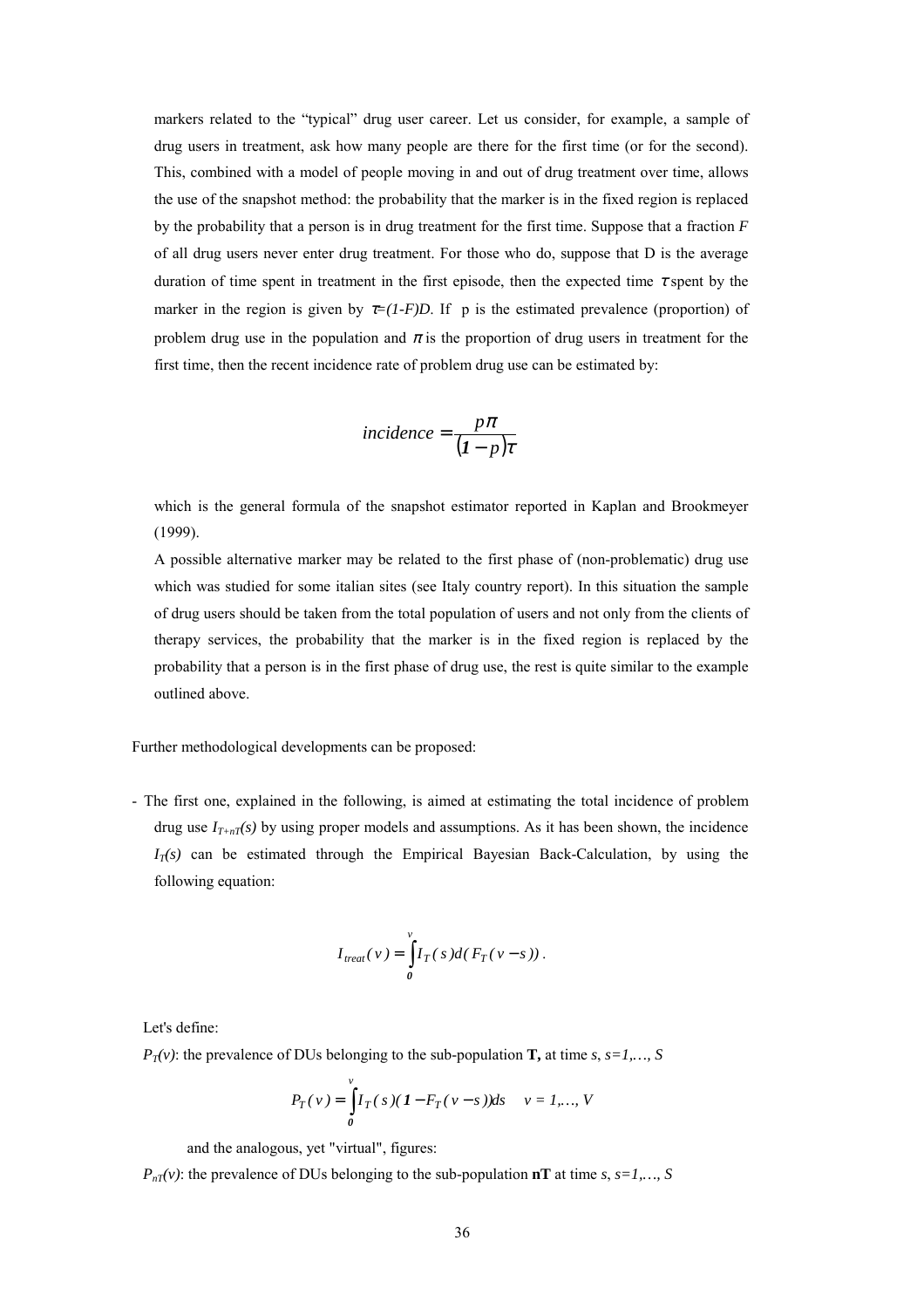$$
P_{nT}(v) = \int_{0}^{v} I_{nT}(s) (1 - F_{nT}(v - s)) ds \quad v = 1,..., V
$$

*P<sub>T+nT</sub>(v)*: the prevalence of DUs belonging to the total population **T** + **nT** at time *s*, *s* = *1*,…, *S* 

$$
P_{T+nT}(v) = \int_{0}^{v} I_{T+nT}(s) (1 - F_{T+nT}(v - s)) ds \quad v = 1,..., V
$$

Then, we can set up a basic scenario by assuming that the ratio of the incidences of DUs belonging to each of the two sub-populations **T** and  $nT$ , is constant over time and  $F_{nT}(s)=F_T(s)$ for each s, thus the total incidence of drug users can be easily estimated on the basis of prevalence estimates and of  $I_T(s)$ .

$$
I_{T+nT}(s) = I_T(s) + I_{nT}(s) = I_T(s) + kI_T(s)
$$

can be estimated easily through the following calculations:

$$
P_{T+nT}(v) = \int_{0}^{v} I_{T+nT}(s)(1 - F_{T+nT}(v - s))ds = \int_{0}^{v} (I_{T}(s) + kI_{T}(s))(1 - F_{T+nT}(v - s))ds =
$$
  

$$
= (1 + k) \int_{0}^{t} I_{T}(s)(1 - F_{T}(v - s))ds = (1 + k)P_{T}(v)
$$
  

$$
\Rightarrow k = \frac{P_{T+nT}(v)}{P_{T}(v)} - 1 \Rightarrow k = \frac{P_{T+nT}(v) - P_{T}(v)}{P_{T}(v)} \Rightarrow k = \frac{P_{nT}(v)}{P_{T}(v)} \Rightarrow k = \frac{1 - \pi}{\pi}
$$
  

$$
I_{T+nT}(s) = \left(1 + \frac{1 - \pi}{\pi}\right)I_{T}(s) \Rightarrow I_{T+nT}(s) = \frac{I_{T}(s)}{\pi}
$$

$$
I_{T+nT}(v) = (1+k)I_T(v) = \left(1 + \frac{P_{T+nT}(v) - P_T(v)}{P_T(v)}\right)I_T(s) = \frac{P_{T+nT}(v)}{P_T(v)}I_T(s)
$$

The idea is that, if the basic scenario states that the dynamic of the drug user population is the same for those who will eventually present for treatment and for the others who will remain hidden, then the ratio between the observable and hidden incidences is the same as between observable and hidden prevalences. This last proportion can be estimated on the basis of prevalence studies, thus the overall incidence of problem drug use, corresponding to the basic scenario, can be estimated. Alternative scenarios can be set up by considering different hypotheses: for example, we could consider proportional hazard models to express  $F_{nT}(s)$  as a function of  $F_T(s)$ . The formal developments are straightforward but heavy and are left to a future work.

- Another interesting analysis relates to further sensitivity studies on the results of the Backcalculation procedure, possibly using boostrap methods (Efron and Tibshirani, 1986).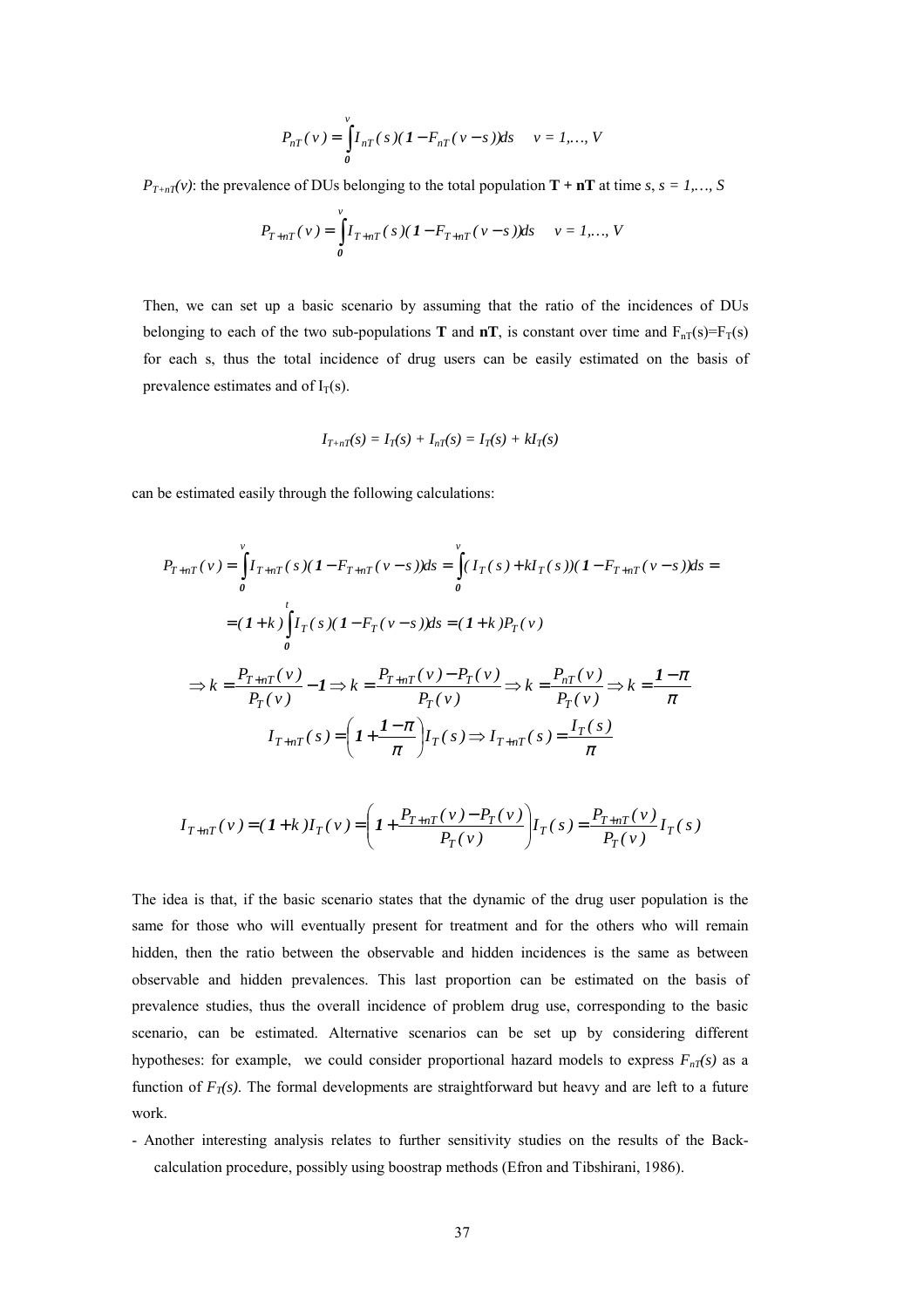- A simulation study could be useful to assess the performance of the EB-BC in evaluating the "best" starting point of the epidemic.
- Finally, the methods should be applied to new data sets from other sites and countries for better analysing the biases and the potentialities as tools to provide information to policy makers on the problem drug use epidemic in different situations.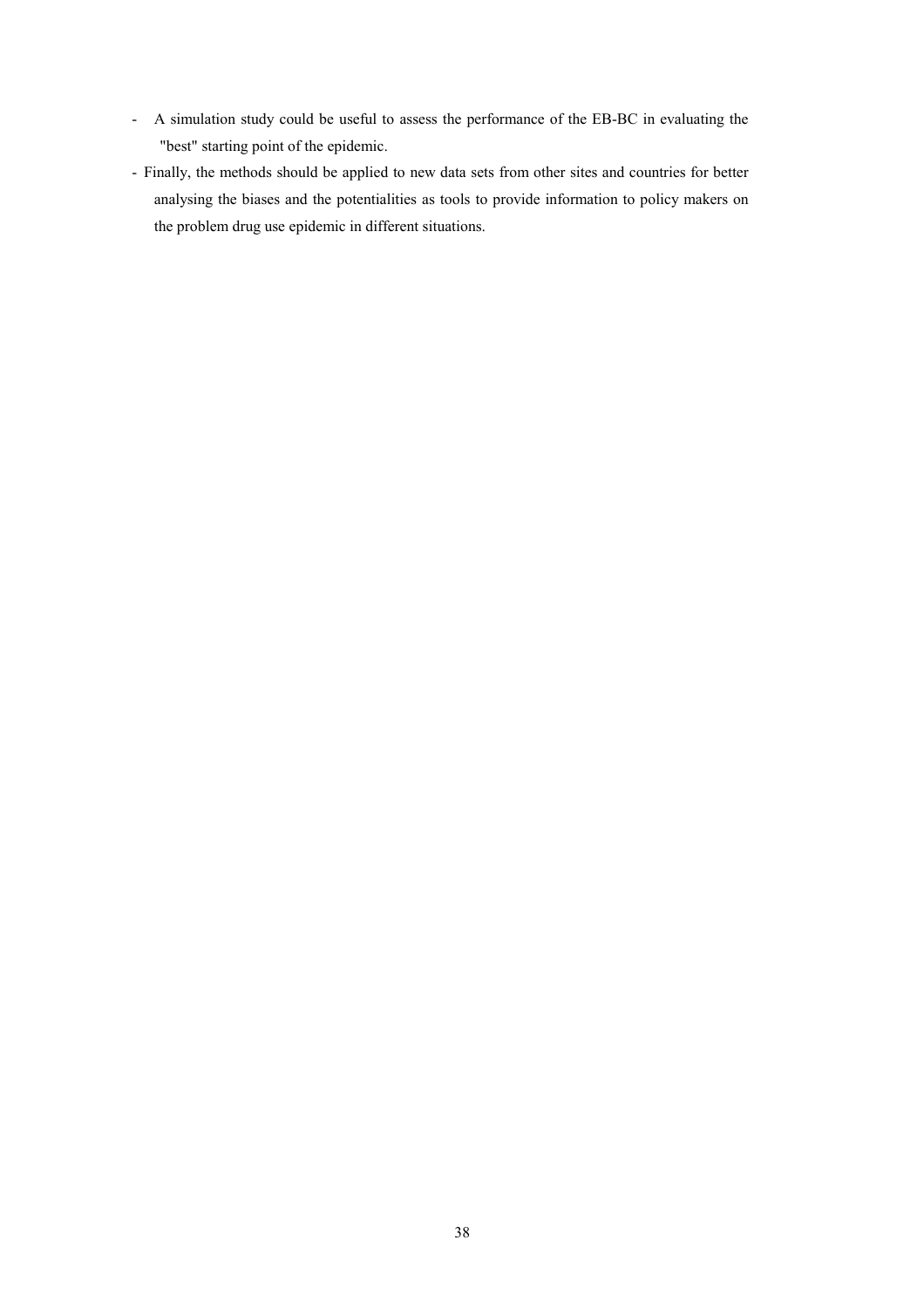#### **References**

<span id="page-39-0"></span>Andersen P.K., Borgan O., Gill R.D., Keiding N., "Statistical models based on counting processesî, Springer Verlag, Berlin-Heidelberg, 1993.

Brookmeyer R., Gail H.G., Minimum size of the acquired immunodeficiency syndrome (AIDS) epidemic in the United States, *Lancet, 2*, 1320-1322, 1986.

Brookmeyer R., Gail H.G., A Method for Obtaining Short-term Projections and Lower Bounds on the Size of the AIDS Epidemic*. J. of the American Statistical Association* 83, 301-308, 1988.

Brookmeyer R., Reconstruction and Future Trends of the AIDS Epidemic in the United States. *Science Articles*, 37, 37-253, 1991.

Collet D. "Modelling survival data in medical research", Chapman and Hall, London, 1994.

Efron B. and Tibshirani R., Bootstrap methods for standard errors, confidence intervals, and other methods of statistical accuracy, *Statistical Science*, 1, 54-77, 1986.

Heisterkamp S.H., Downs A.M., van Houweling J.C., Empirical Bayesian Estimators for Reconstruction of HIV Incidence and Prevalence and Forecasting of AIDS. I. Method of Estimation. In *Quantitative Analysis of HIV/AIDS: Development of Methods to Support Policy Making for Infectious Disease Control.* Ph.D thesis: University of Leiden, 65-98, 1995.

Kaplan E.H., Kedem E. and Pollack S., HIV incidence in Ethiopian immigrants to Israel, *Journal of Acquired Immune Deficiency Syndromes and Human Retrovirology*, 17, 465-469, 1998.

Kaplan E.H., Brookmeyer R., Snapshot estimators of recent HIV incidence rates, *Operations Research*, no. 41, 1, in press, 1999.

Marubini E., Valsecchi M.G., "Analysing survival data from clinical trials and observational studies", Wiley, NY, 1995.

Ravà L., Rossi C., Pasqualucci C. and Schinaia G., Estimating the size of the HIV/AIDS epidemic: complementary use of empirical bayesian back calculation and the mover-stayer model for gathering the largest amount of information, *SIMULATION*, 71-4, 213-227, 1998;

Rosemberg P., Gail M.H., Backcalculation of Flexible Linear Models of the Human Immunodeficiency Virus Infection Curve. *Applied Statistics* 40, 269-282, 1991.